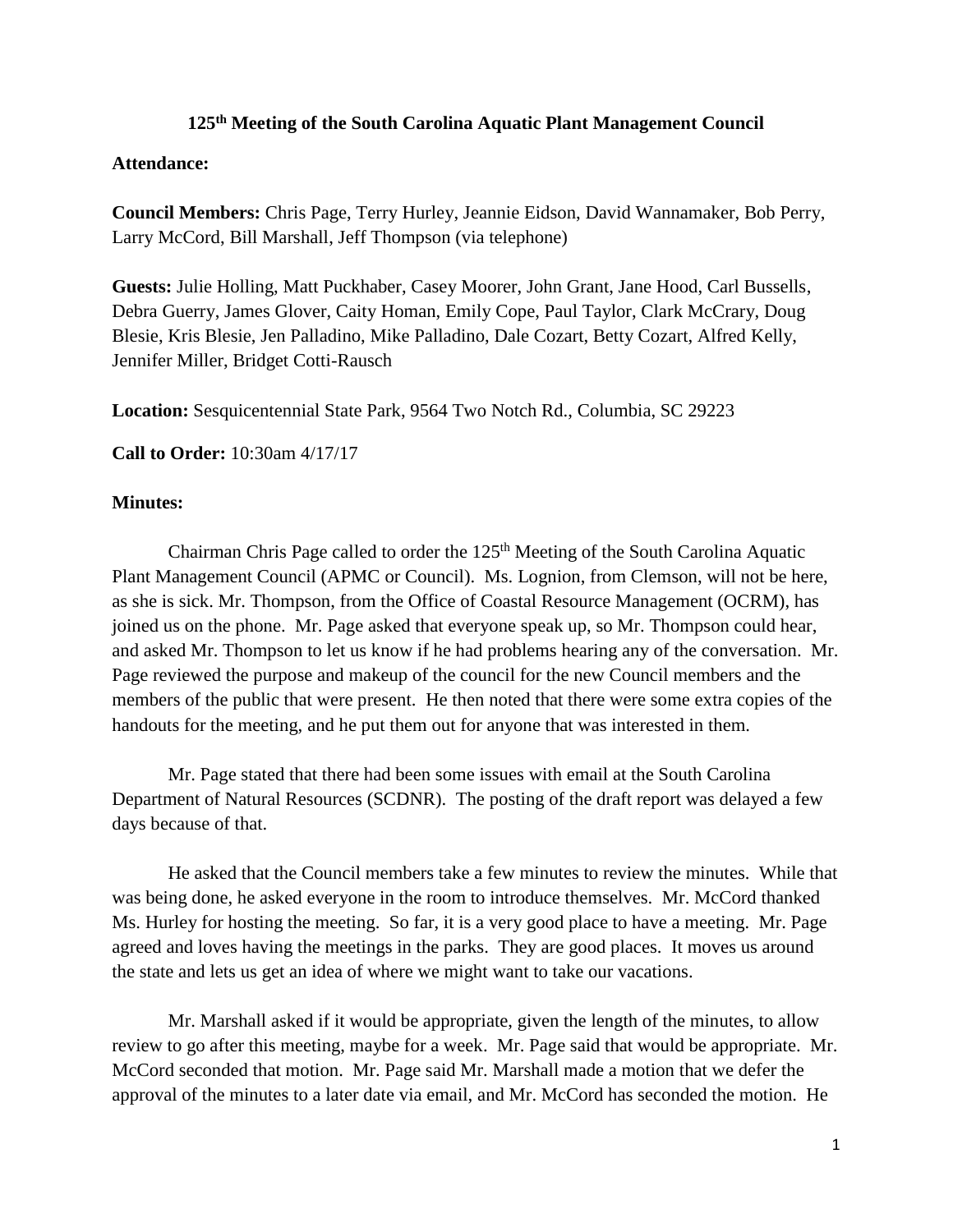asked if there was any discussion on that. Ms. Eidson stated that we could probably abbreviate these. These minutes are like reading the meeting verbatim. She has never seen this type of minutes and thinks that hitting the highlights would be sufficient. Mr. Page said the Council meeting minutes have always been detailed, but we can work to streamline them and get rid of some of the extraneous discussion. Mr. Page asked if there was any other discussion. There being none, he called for a vote. The motion passed unanimously.

Mr. Page moved on to the next agenda item, Public Comments. Before reviewing the comments sent in via email and other methods, he asked if there were any comments from the folks present at the meeting. Mr. Cagle stood up. He came to show his support for Santee Cooper (S-C). He has seen what they have done. He lives on Potato Creek in Lake Marion. It was completely choked off by *Hydrilla* and had an awful odor to it. They have cleaned it up and he appreciates everything they have done. He does not consider the Goat Island Boat Club as a special interest group, because we have hunters, fishers, boaters, and even people that do not even own a boat. Those club members support what we do cleaning up the lake and our scholarship fund. We give \$2000. A marine biologist got it this year going to Clemson. We support S-C in what they are doing and thank them for what has been done already. Mr. Page thanked Mr. Cagle for his comments and asked if anyone else had comments. There being none, he moved to the compiled comments.

Mr. Page noted that these comments are similar to what has been seen in the past. All of them are good comments. This year, there were only a few that were opposed to it. There were quite a few that supported it. The total number of comments was down significantly from years past. We usually average 70-80 comments per year. Mr. Page thinks that is the case because we have made a concentrated effort to do some things for some people around the lake, most specifically the Waterfowl Association. Ms. Moorer spearheaded a project last year where we did a lot of cutgrass work to improve fisheries and waterfowl by opening up some areas. We sprayed nearly 400 acres and split that cost down the middle, and it was not very expensive at about \$23,000. He thinks that makes people realize that we are trying to work with people and making a good faith effort to get things done, which calms peoples' nerves. Sometimes when you work proactively with people, you get a lot more done and get more satisfaction out of it. Those constituents become part of the solution, not part of the problem.

Mr. McCord noted that the entire S-C aquatic plant control program is predicated on doing things for people around the lakes. We do not just do special projects, like the cutgrass. Most of the work we do on a day to day basis is the same type of work for different groups of people and organizations, and the public as a whole. The cutgrass work was just a targeted effort that several groups were interested in seeing done. He does not want to take away from the fact that is essentially how the S-C program runs. We do that kind of work to maintain open access for people to do all the things they do on the lake. Mr. Page agreed and noted that is how the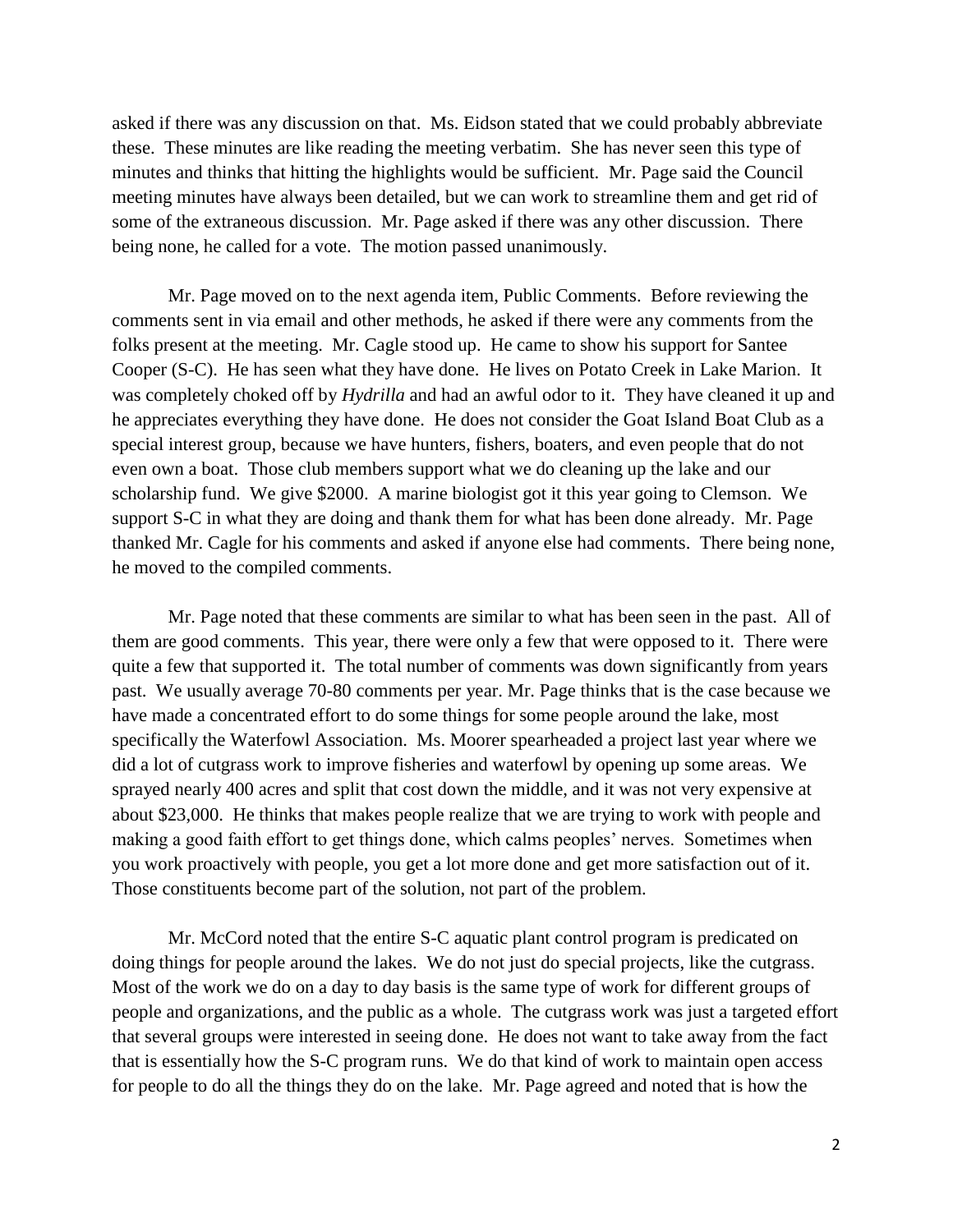Aquatic Nuisance Species Program runs, too. However, it often goes unnoticed until you call attention to it.

Mr. Page asked if everyone had read the comments and asked if anyone had anything else to add. There being none, he moved on to the approval of the management plan. He hopes that everyone had a chance to download or print a copy of it off the web site. He did print out one copy, if anyone needed to look at it, but did not want to waste the paper needed to print one for everyone. It does not change much from year to year, but there are several items that he wanted to call attention to. Lake Murray has an increase in grass carp being stocked to compensate for losses due to the floods during the past couple years. The indicator species are also showing that the system is starting to regrow. Lake Greenwood is a hot spot this year. There is a *Vallisneria* problem, with about 50 acres that are drastically affecting some homeowners. We did not put it specifically in the plan, but we are going to treat it as closely as we can to those usage areas and try to leave the other portions alone. There are two or three coves that are completely cut off because of *Vallisneria*. It is a very bad problem that is worse than *Hydrilla*. We did have *Hydrilla* pop back up in that system and we treated it in October. It seems to be gone. We also put a few more grass carp in this year, based on the plan.

Mr. Page reminded everyone that much of the remainder of the plan has stayed the same. We have kept things fairly constant, even through the flooding. We still have problem species in Goose Creek Reservoir, Back River Reservoir, and Cooper River. These are never ending and will continue to be in the plan unless something very drastic happens. If you have no comments or questions about the rest of the plan, we will move on to the S-C portion, which is always the most controversial.

Mr. Perry suggested that since most of the plan is rather routine, that we divide the question. He made a motion to divide the question to consider all parts of the plan with the exception of S-C and then separately consider all parts of the plan that involve S-C. Ms. Eidson seconded the motion. Mr. Page asked for discussion. Mr. McCord noted that this has been done in the past, but he does not agree with separating S-C from the rest of the plan. S-C gets the lion's share of the attention, in some cases, he thinks, improperly. The requirements on the S-C system are completely different from any of the other systems in terms of data that has to be collected or discussions that are had. We skirt right over all the others, whether it is grass carp stocking or whatever. He thinks pulling those out and putting S-C separate emphasizes the differences more. This Council was created to oversee aquatic plant management throughout the state and all the waterbodies, not just the S-C system. It is not an S-C aquatic plant management council and other waterbodies council. It is one Council overseeing all of those waterbodies. He thinks they should remain together. It does not change how long we spend talking about the other systems. He does not see any reason we should separate it. Mr. Page said that was a good point and asked if there was any other discussion.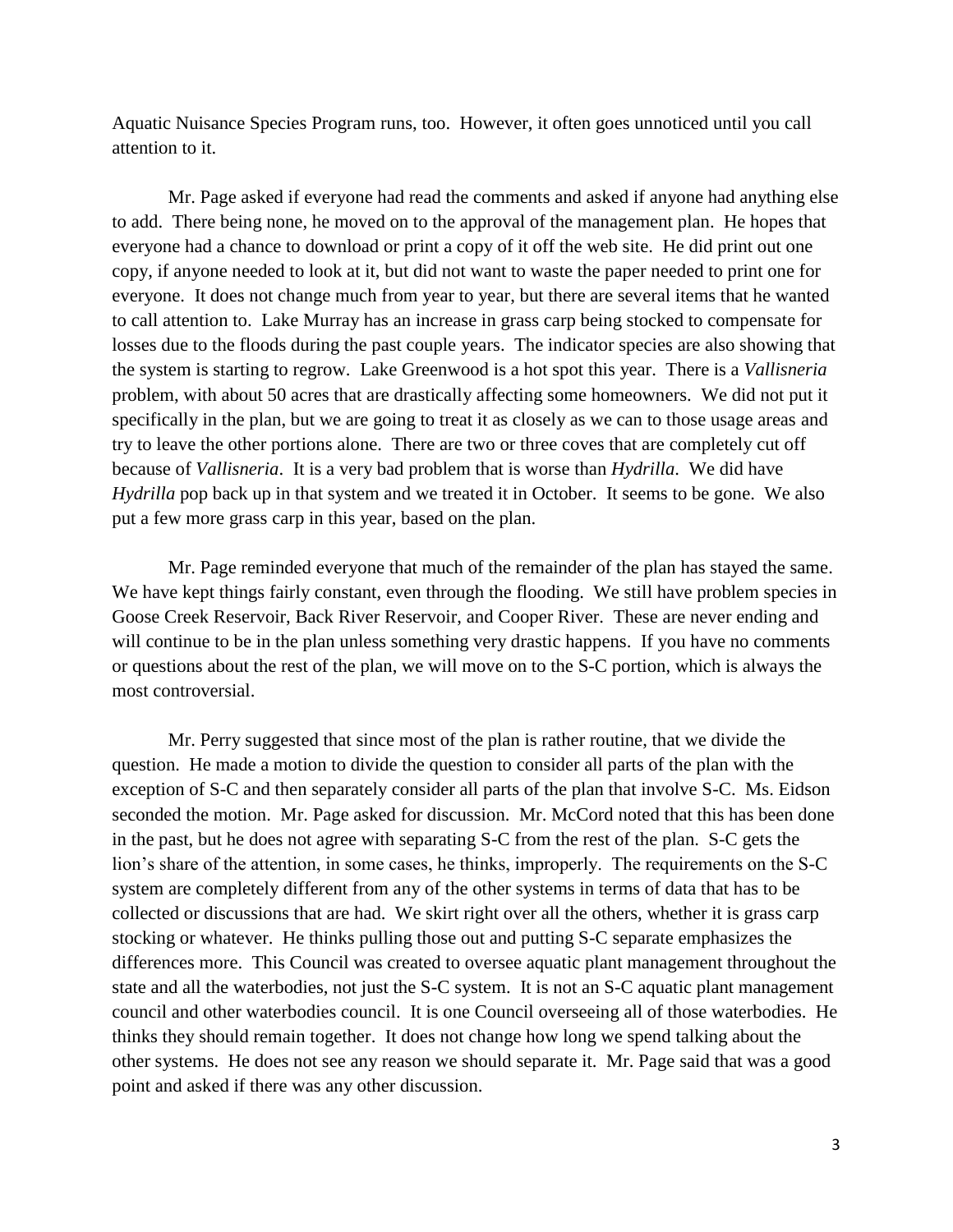Mr. Perry stated he made the motion as a matter of efficiency, not to draw attention to anything. Ms. Eidson said she seconded it for the same reason. Mr. McCord understands that, but we have essentially finished talking about the other lakes, so how is it going to make it more efficient. Mr. Page asked if there was any more discussion. There being none, he called the motion to a vote. There were 7 aye votes, and 1 nay vote. The motion passed.

Mr. Page asked if there was a motion to accept the plan as written for all of the waterbodies other than S-C. Mr. Perry made the motion. Ms. Eidson seconded the motion. Mr. Page asked if there was any discussion. Mr. Perry asked if Mr. Page would spend a little time further discussing Lake Greenwood, since we have had constituents bring this to our attention. He asked for a brief description of the eel grass issue and how it will be tackled. He noted that before the meeting, Mr. Page said there were 50 acres of eel grass, of which about 35 acres were problematic and requires control to meet those constituents' needs.

Mr. Page stated Lake Greenwood has been surveyed with the help of Greenwood County, and there are about 50 acres of area that has been impacted by *Vallisneria*. It did not really senesce over the winter, which is unusual, but we really have not had a cold spell to reduce the water temperature. His process is to whittle that number down to what is usable by property owners and provide boat owners with access to their property. The other sections that are in the back of coves and cannot normally be accessed by property owners, as well as the undeveloped areas, will not be treated. That reduces the area to be treated to about 35 acres. *Vallisneria* is very difficult to kill. It has a shallow, rhizomatous root system, and you have to get down into that root system to kill it. He does not like killing it, because it is a highly beneficial species. In most cases it is not a problem, and he has often told property owners in the past that they were living on a public waterbody and that is a native plant.

Mr. Page said the cost is rather prohibitive. One of the issues right now is how do we do this at the end of the fiscal year, when our budget is very tight, and we are almost out of spending authority. Normally at this time of year, we are wrapping things up. This year we have been treating and surveying thru the months of January, February and March, which is highly unusual. To kill these plants, we are going to need about 3400 pounds of a granular Komeen product, which is a copper-based product, which will be applied directly to the bottom, so it gets the roots and the crowns of the plants. It costs about \$10 per pound. That budget is automatically 32-36 thousand dollars, not including labor. This late in the fiscal year, that is kind of hard to do, considering we have other places we have to treat before July 1. There are a couple state park lakes and the Cooper River that need to be treated before July 1. We also have some contractual obligations to The Nature Conservancy before July 1. So, it is going to be kind of difficult to find that money.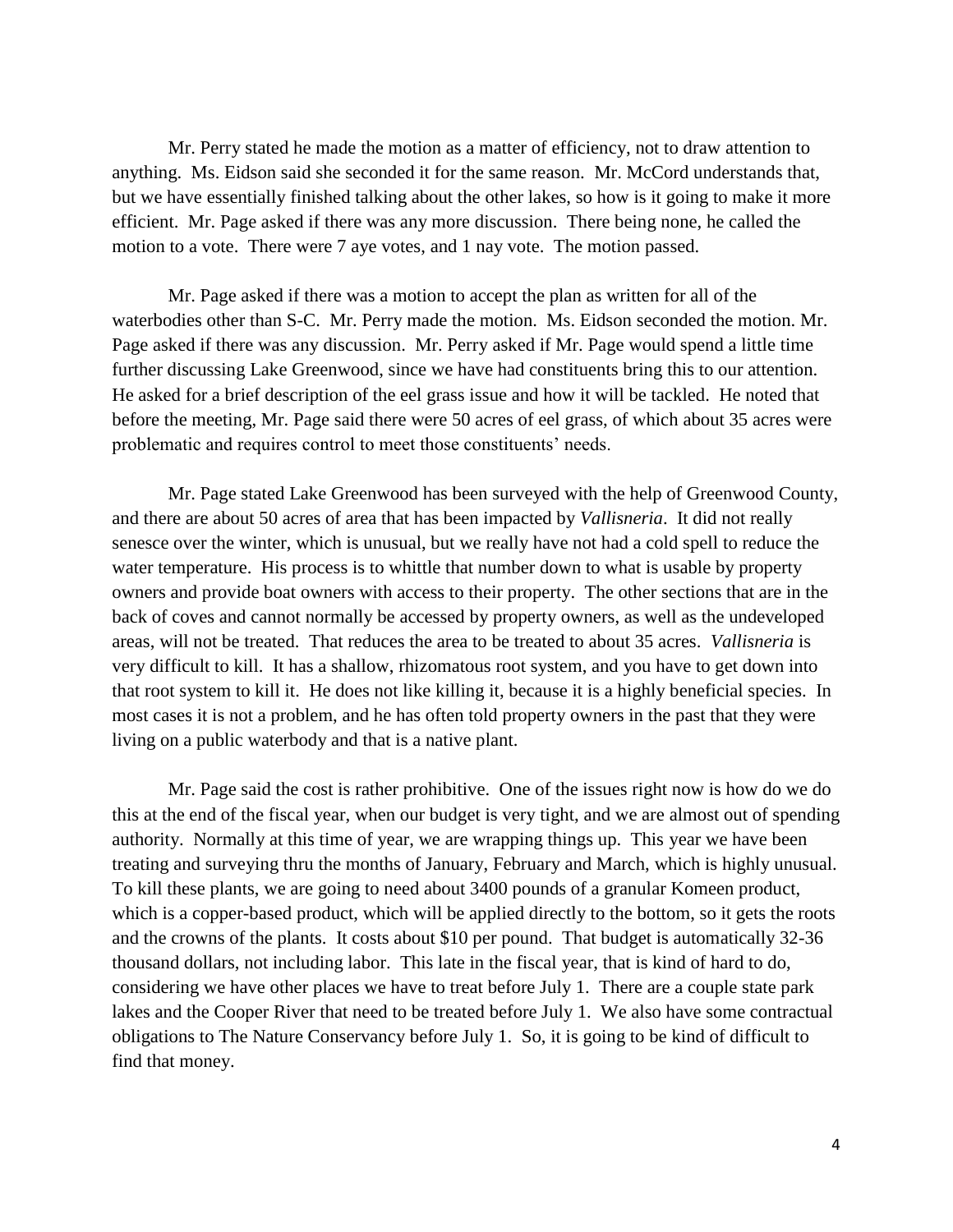Mr. McCord asked what rate Mr. Page was planning on using. Mr. Page said it was Komeen crystals. The manufacturer told us the regular Komeen and Diquat mix would burn the plants down but would not give us a sustained period of control. He does not remember the exact rate. Mr. McCord noted for the Council members who don't deal with herbicide that you have to be really careful with Komeen and other copper products, because of fish issues. If you get too high of a concentration of copper, there is the potential for fish kills. Mr. Page said they are trying to stay below that concentration level. Mr. McCord made a few other comments regarding the use of copper products and then asked what other submersed vegetation was present.

Mr. Page said there is *Hydrilla* in that system, which was treated last year with Sonar. Some of the *Hydrilla* was in the same areas as the *Vallisneria*, but the Sonar did not have much effect on the *Vallisneria*. There are naiads and others typical of the Piedmont lakes. There is not a lot of vegetation anywhere except for the *Vallisneria* and *Hydrilla*. Naiads have occasionally been a problem species up there and were treated years ago in several locations. It is very similar to Lake Murray, in that it is more of a Piedmont lake that is relatively non-vegetated. It has a little bit of a different bottom than Murray and is not as sandy. There are some sandy areas, but it has more of a mucky bottom. Greenwood is one of the few lakes where trees are still strapped to the bottom with chains. The staff has to patrol the lake on a regular basis to ensure that those trees have not broken the chains, or the chains have not rusted and failed, and the trees have floated to the surface. Mr. McCord noted that the S-C system has that problem, too.

Mr. Page asked Mr. McCord if S-C was leasing that lake for electric production. Mr. McCord was sure if that was the proper term. He asked if there was any target level of vegetation that they are looking for and would that *Vallisneria* be considered part of that total, or if it was a treat as necessary situation. Mr. Page said it is a treat as necessary to relieve the homeowners' areas. He would like to leave it all, but that cannot always be the case when you have a significant number of homeowners being impacted. It is in the southeast quadrant of the lake, which is more heavily developed.

Mr. Page noted we have had *Vallisneria* in the lake in the past, but it has been in some of the undeveloped areas. We have not treated it. It kind of came and went several times on its own. This will probably do the same thing over time, but it is causing issues. We could hardly get a boat in there to survey, so he understands where the property owners are coming from. We did explain to the property owners that it is a good plant and we were not going to kill everything. We do not want to make it a swimming pool, but we want to provide them with some relief. If we didn't know that it had *Hydrilla* tubers mixed in, it would be a good place to get some nursery stock to plant in other locations. He believes the *Hydrilla* popped up because it was sheltered from the carp that are in the system.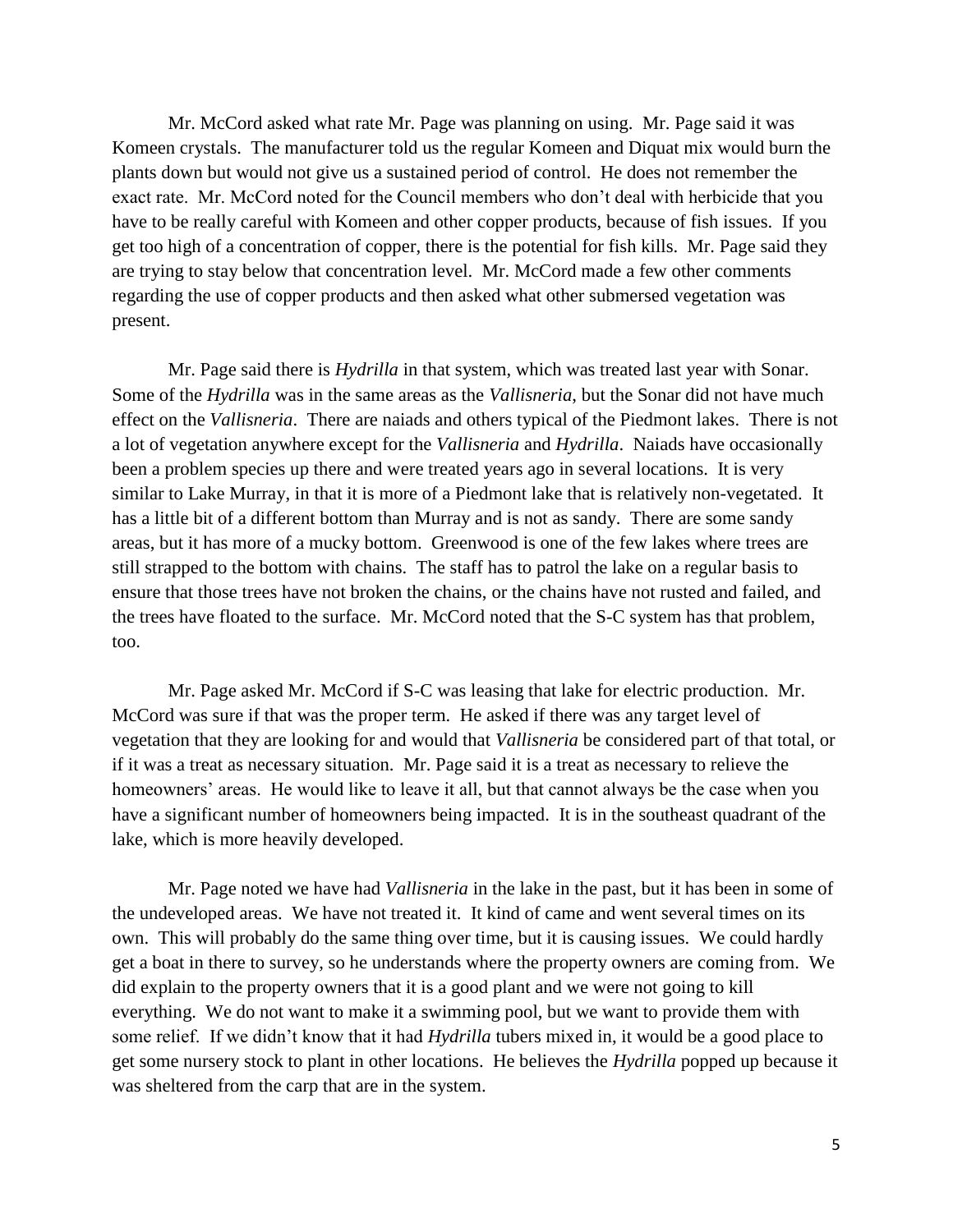Mr. Page noted some of the differences between Lake Greenwood and the other Piedmont lakes and the S-C system. Mr. Marshall said he may not have the latest version of the plan, but *Vallisneria* is not list in the Greenwood portion of his copy. Mr. Perry said we need to add it, along with a plan to control it, to the Greenwood section of the plan. Mr. Page thinks he added it to his copy, but that was not what was posted. He made some additional comments regarding the other option for killing the *Vallisneria*. That involves Hydrothol, which is a very caustic herbicide that Mr. Page chooses not to use. Mr. McCord made some additional comments regarding its toxicity to fish and the care that needs to be taken when it is used. There was some additional discussion regarding aquatic herbicides and their use.

Mr. Page asked if there was any other discussion on Lake Greenwood. Mr. Perry asked, if all the council members are in consensus, you will add *Vallisneria* as a problem species and make the other changes we have discussed, that we move on. He made a motion to approve all parts of the plan for state-wide waterbodies, with the exception of the Santee Cooper system. Mr. Marshall seconded the motion. Mr. Page asked for discussion. Mr. McCord repeated his concern that we blanket approve all the other waterbodies in the state with very limited, if any discussion. Yet, we spend a huge amount of time discussing every potential detail on the S-C system, even given the fact that there is a tremendous amount of data collected to support all the recommendations on the S-C system. We have not data on the other systems to make educated decisions. We just do blanket approval. He does not think that is appropriate. Mr. Page noted his concern and asked if there was any other discussion.

Mr. Wannamaker asked why we do not have more data on the other lakes and if it was not needed. Mr. Page noted we have had discussion on other parts of the plan in the past, Lake Murray specifically. The rest of the lakes have not gotten much attention. The Goose Creek and Back River Reservoirs and the Cooper River have not gotten much attention. The only time we had major discussions on Lake Murray was when we were first fighting *Hydrilla* and having lots of public meetings. We were doing chemical control out there from year to year, and it was still getting away from us, very similar to the situation at S-C. We couldn't keep up because we did not have the budget or the man power, and the herbicides were not nearly as effective. We had a period of 2-3 years where we went through that process of having public meetings. We had the same responses then as we got on S-C. There were local groups on both sides of the issue. Some groups wanted it barren, like a swimming pool, and some wanted vegetation in the system for hunting and fishing. S-C is different from Lake Murray, which is more of an urban lake, with more development on more of the shoreline. The S-C system has some developed areas, but more of it is isolated.

Mr. Page said the two systems are physically different. S-C is a shallow lake. Murray is a deep-water lake. We have been through those similar discussions on both lakes. There was similar data for Murray and it is probably in the archives. We developed a plan on Lake Murray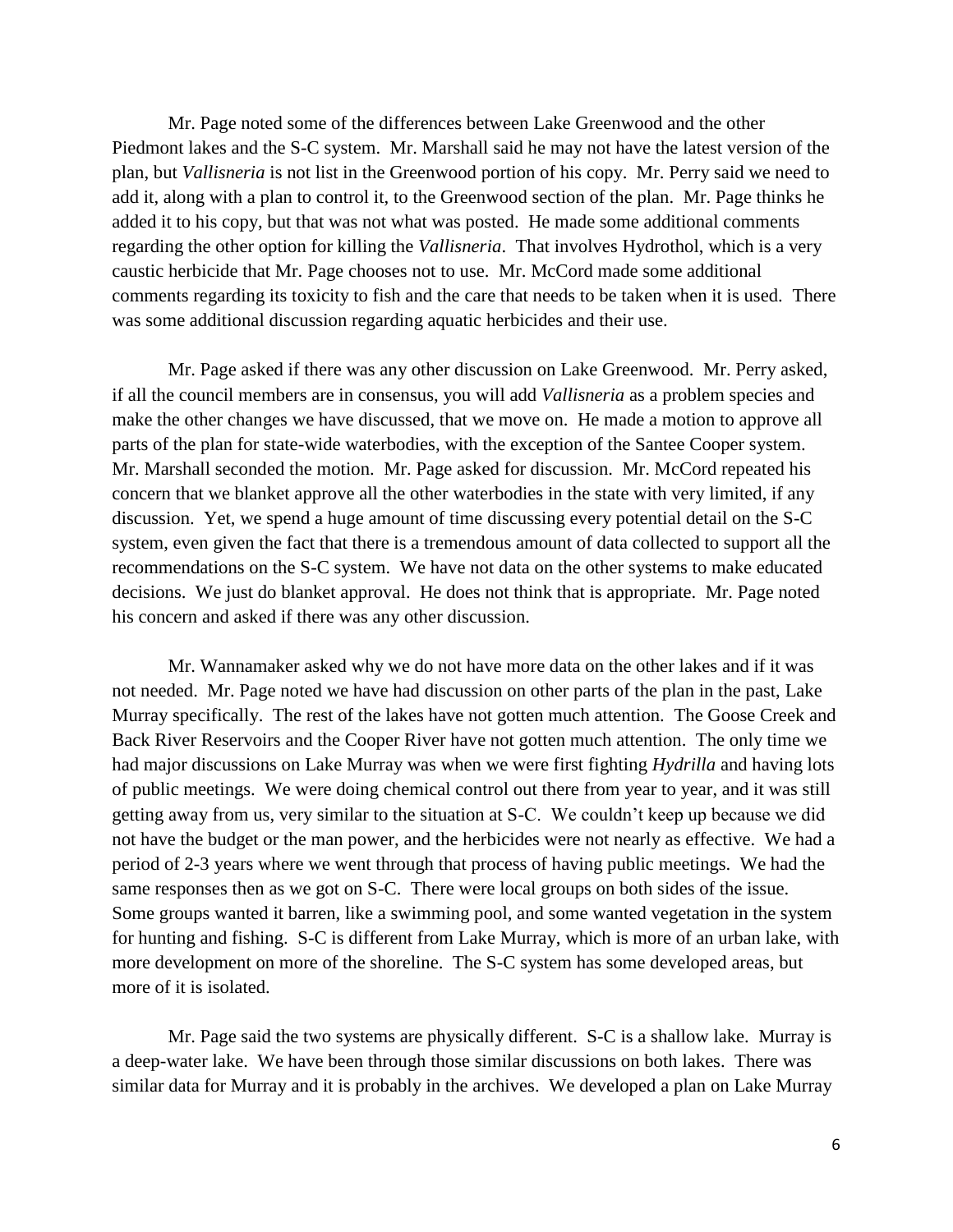to eliminate *Hydrilla* that took all the lessons we learned on S-C into account. We modeled it out when there were low water conditions due to the improvements being done to the dam over two years. We were able to put about fifty percent of the number of fish in there as would have been needed at full pool. We had really effective control. The substrate is different, so the plants are not producing as many tubers. We did that model and put in about 67,000 fish sometime between 2003 and 2006. It would have been 150,000 if the lake had been at full pool. Fortunately, that number worked, and it stayed that way for a while. We did not start maintenance stocking until a few years ago. That maintenance stocking for a 50,000 acre lake is only 1100-1200 fish per year, which is not a lot of fish. You do not get much comment when the numbers are that low.

Mr. Page noted that the S-C lakes have been classified as a sportsman's paradise. Lake Murray hasn't gotten that kind of designation. It has been called the "Jewel of the Midlands." Mr. Wannamaker asked if there really have not needed to be as many studies done in Murray and most of the other lakes. Mr. Page agreed with that, although there is some vegetation back in Lake Murray. Most of it is native vegetation, some of which was planted. The native vegetation is similar to what is in Lake Greenwood. The vegetation in the upper portion of Murray was primrose and alligator weed. Most of the property owners have taken care of that by manual removal over the years. The drought and drawdowns have taken care of much of the rest of it. That is why you do not hear much complaining.

Mr. McCord said that the *Hydrilla* has stayed under control by keeping the number of grass carp at a fairly level number by continuing the maintenance stocking. There has never been a mandated stoppage of the maintenance stocking to get to the point where we keep getting back to on the S-C system. Mr. Page said that Lake Murray is a prime example of what you can do with *Hydrilla* if you do maintenance stocking continuously to have the age classes and the correct number of fish. It is currently in the range of a 1:10 to 1:8 ratio. We started at 1:10 on Murray and 1:8 on S-C, but we have noticed that we are going to have to go up on those numbers. That is in the plan to move toward 1:8 on Murray. It is based on indicator species. In the S-C system, which we will discuss in a little while, we are probably going to move the ratio from 1:8 down to the 1:6 to 1:4 range based on some numbers we have. We have had two discussions about the level we need to move to.

Mr. Page asked if there was any other discussion about the motion. Mr. Glover briefly discussed an article he wrote in 2010 about mercury levels in fish in Lake Murray and how drawdowns affect those levels. It is somewhat relevant to the discussion and he offered to send copies to the Council members, if they were interested. Mr. Page said that would be useful to have and asked if there was any other discussion. There being no more discussion, Mr. Page called for a vote on the motion to approve the plan state wide except for the S-C section. There were 7 aye votes and 1 abstain. The motion passed.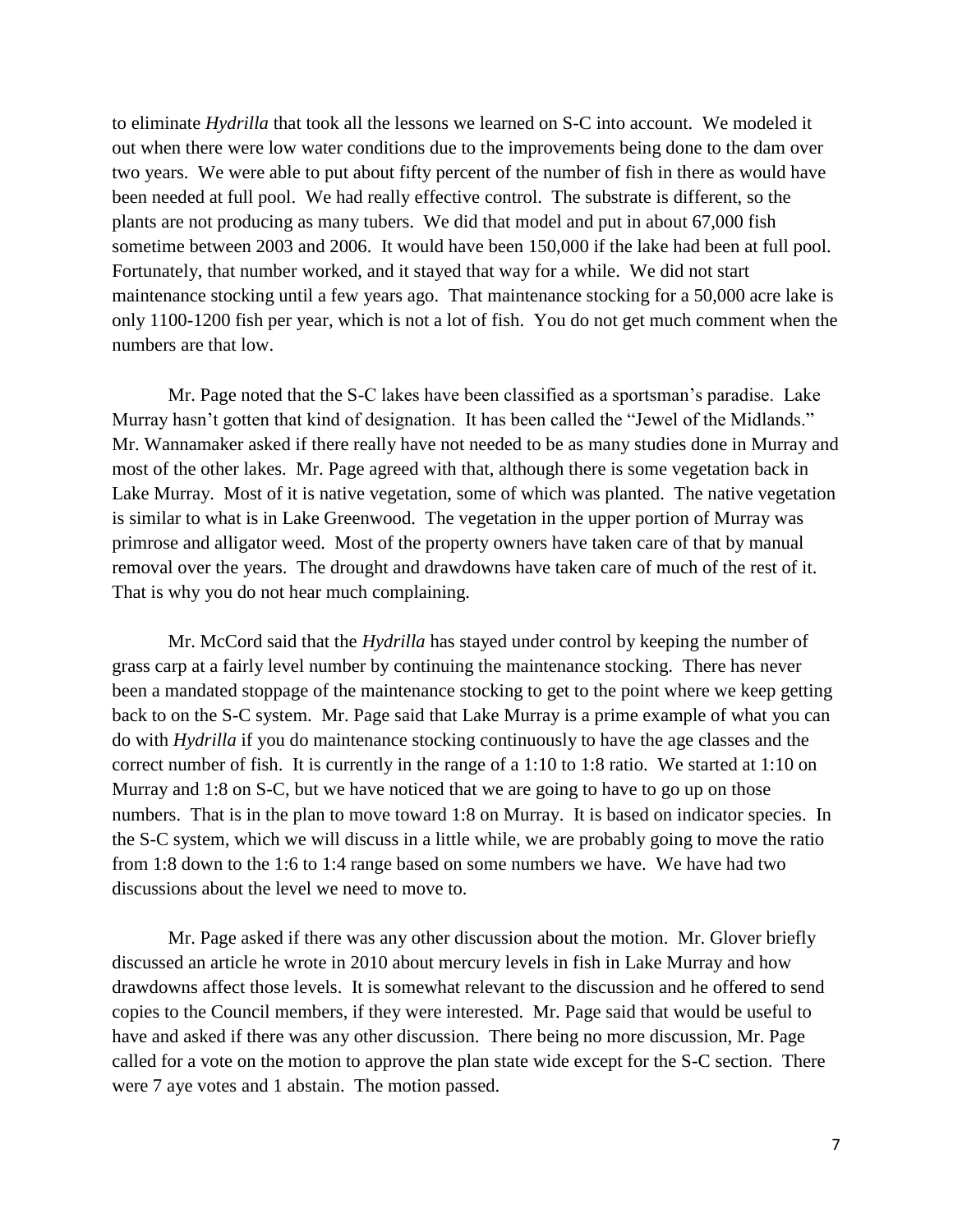Mr. Page moved on to the S-C section. He noted the original draft included a number of 13,800 grass carp, which was previously discussed in a meeting of the S-C and SCDNR staff. The Council agreed to put that in the draft plan, without much discussion. It was put in there, so we would have a working number to be put out to the public. Mr. McCord disagreed with that. We had extensive discussion about that number, where it came from, and why it needed to go in there. Mr. Page pulled together some figures to provide a graphic view of what that number would look like if we extended that annual stocking rate out into the future. He had a presentation, which was also provided in a handout. We had quite a few discussions with the aquatic staff about these numbers.

Mr. Page said the original concept for this is to get age classes into this system. We have to have significant numbers of different age classes to be able to take over for the carp that have not been restocked. They are too old to be eating much. Grass carp are at their highest level of control between the ages of 5 and 8. That is when they are at their prime and are very efficient. Between the ages of 3 and 5, they are pretty efficient. Once you have not stocked carp for a while, you have an older age class, which is less efficient. The mortality rate on the S-C system averages about 32 percent per year. It has been as high as 39 percent and as low as 22 percent, based on the data collected. For comparison, the Piedmont lakes, like Murray and Greenwood, usually have a 22 to 24 percent annual mortality.

Mr. Page discussed the information on the handout, while the technical difficulties with the computer and projector were resolved. The handout included three sheets of tables that contain the information included in the graph. It includes a wide variety of stocking numbers. We started with a zero-stocking rate to provide a base line, which is the bottom line on the graph, to show you what is going to happen to the population. He modeled this out to 2030. We will be completely out of fish by that time, with no stocking. The most important thing is the next 4-5 years. The red model line at the top is if we stock at 13,483 fish per year. Mr. Wannamaker asked if the goal was 1:8. Mr. Page said that was the original goal, based on the literature. That literature is based on Piedmont lakes, so the only model we have is the Piedmont model, so we know that is as low as we can ever go. We know that on the S-C system, the 1:8 ratio will probably not work. Remember that models are a guide.

Mr. Page noted the top, red model line levels out at about 43,000 fish, which is above the 1:4 ratio. These numbers account that you lose fish due to annual mortality and then you stock. You do not count the mortality of the stocked fish until the next year. Going back to the no stocking option, somewhere in that process, around 2018-2020, we will get to a big bloom of *Hydrilla* and we will need a lot of carp to control it. That is not what we want.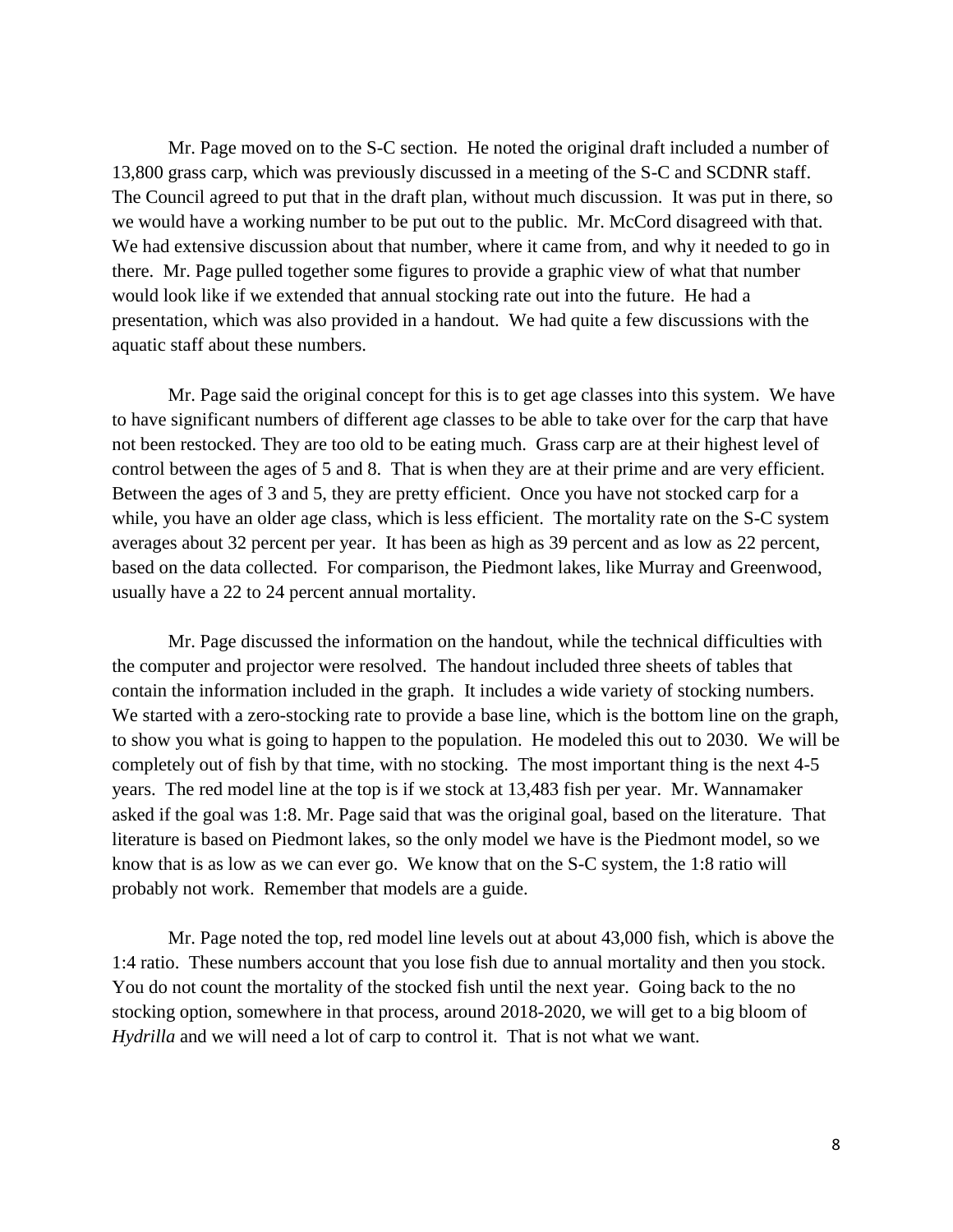Mr. Page pointed out the red lines going across the graph, which indicate the total number of fish needed in the system to have different ratios. We want to slow the descent of the fish levels by stocking. For the sake of the model, we are saying these numbers are being stocked in perpetuity, but we know that these numbers will be managed yearly, based on what we see in the lake. The blue line is the annual stocking rate of 6700 fish, which levels off around 22,000 fish. That stocking rate does not move us below the 1:6 ratio of 26,666 fish until about 2022. The yellow line represents an annual stocking rate of 8700 fish, which levels off just above the 1:6 ratio. The dark grey line is the annual stocking rate of 9000 fish, which levels off at about 28,000 fish. The light grey line is an annual stocking rate of 10,000 fish, which levels off just under the 1:5 ratio.

Mr. Page said the 6700 stocking rate is probably not enough. The 8700 stocking rate is pretty close to enough. Mr. McCord asked, "Based on what?" Mr. Page said based on supposedly keeping a level number of carp in the system. Mr. McCord asked, "To do what?" Mr. Page said to control *Hydrilla*. Mr. McCord noted that the current number of carp in the system are not controlling *Hydrilla*, which is what we talked about in the previous meeting. We are seeing *Hydrilla* starting to come back, even in the very adverse conditions of high, muddy water. This leads those of us that are very experienced on the system to believe that *Hydrilla* is coming back extensively at a level of 43,000 fish. Those numbers you are showing have us dropping way below the 43,000 level of fish that are apparently struggling to control *Hydrilla* expansion now. If we drop below well below that, we are going to see a tremendous expansion of *Hydrilla*. Then we are going to have to stock very large numbers of grass carp, which is problematic for everyone in this room, mostly for S-C. We cannot afford to spend that kind of money, and we do not want to adversely affect the biology of the S-C lake system. We have talked multiple times about this. This graph is interesting, but it does not take into account the amount or location of the vegetation on the lake. It is only looking at the numbers of grass carp and what-if scenarios. He can pull up a graph, shown at the last meeting, that shows both hydrilla levels and grass carp numbers, which clearly shows that some of the numbers you are showing here are not enough fish to maintain control of *Hydrilla* in the S-C system. We are pushing very hard to try to stick with a number that we feel comfortable and confident with that will maintain control of *Hydrilla*, not experiment again to see how low we can get with grass carp before seeing what we have to do to react to *Hydrilla* getting out of control. We already know what that is going to be.

Mr. Perry asked how many acres of *Hydrilla* are in the lakes right now. Mr. McCord said he could not say. We have not done a new survey since the end of last year. Mr. Perry noted that our report says 237 acres. Mr. McCord said that was based on the work that was done at the end of last year, under adverse conditions, which by no means documented all the *Hydrilla*. If we look at the last time we lost control of *Hydrilla*, it started out at about 300 acres. The next year it was 800 acres, then 1200, and up to 7000 acres before we agreed, as a Council, to stock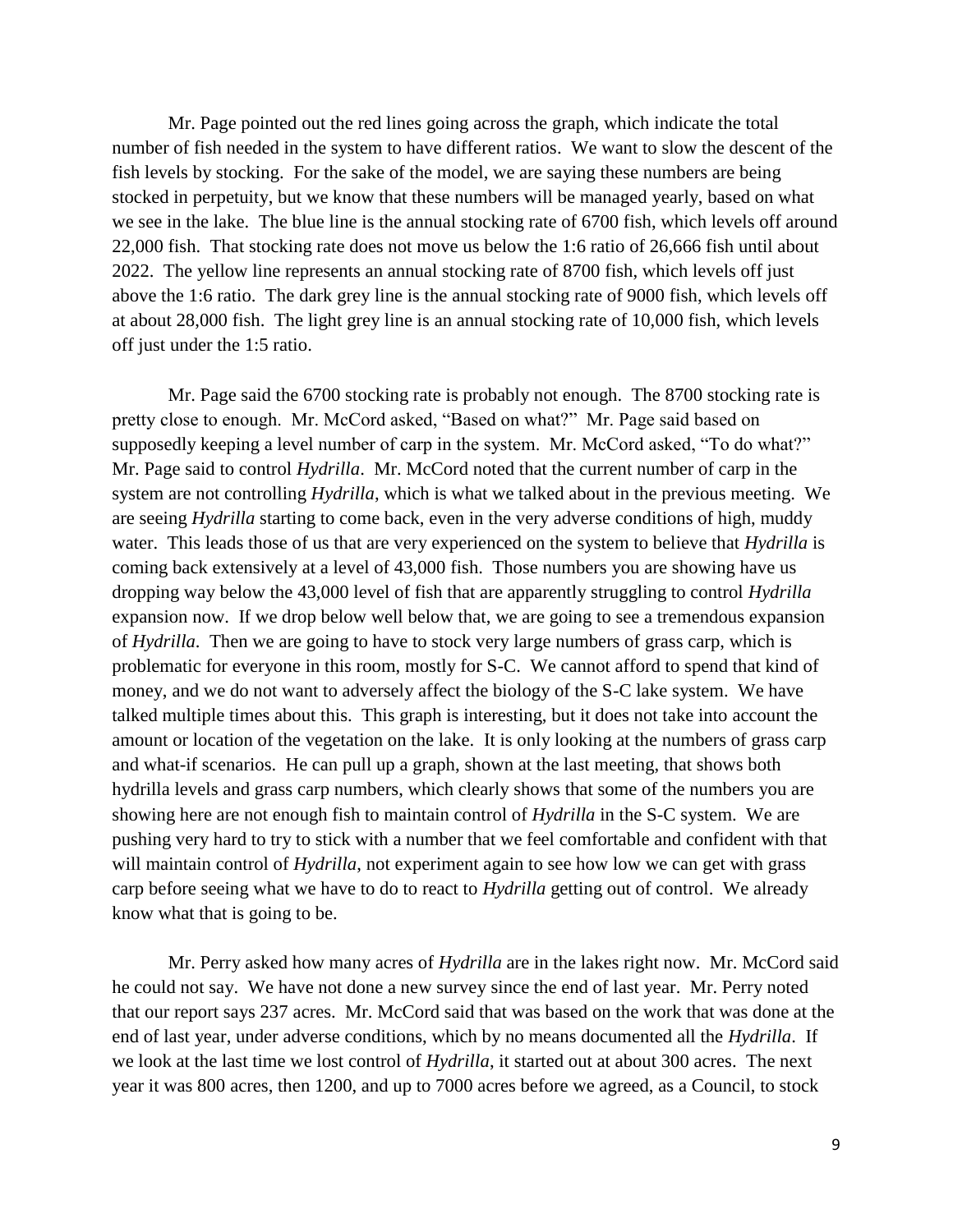fish again. We stocked over 200,000 fish in successive years. Mr. Perry noted that during that time period, the Council, for a number of different reasons, chose not to stock fish. Mr. Page noted that the carp numbers went well below 20,000. We had a period of time where it looked like we were hanging in there with 200-300 acres of *Hydrilla*, where we had between 34,000 and 16,000 fish. The *Hydrilla* took off after we got to that level. It took several years for it to jump, but it did start multiplying. Then we started chasing our tail to gain control. We hoped it would work, but it did not. Mr. Page differs with Mr. McCord on those numbers. That chart shows the danger zone where we should have been restocking. The levels of both species were fairly stable for a while before *Hydrilla* takes off.

Mr. McCord finds it interesting that at the last meeting, where we discussed that graph, everybody was in agreement with the stocking number of 13,843, except Mr. Perry. Now, a few months later, it appears that the other members of DNR are now in agreement with Mr. Perry. He would like to know what changed since the last meeting. Mr. Page said he went back and looked at the numbers and started doing this graph. Based on the other graph, he started thinking that somewhere between 20,000 and 40,000 was the ideal number of carp. When looking at this graph, it seemed that the 13,000 stocking rate was a little high. His magic number on there is probably the 10,000 stocking rate, which keeps us close to the 1:5 ratio of 32,000 fish in the system. He does not disagree with the 8700 stocking rate, which keeps us fairly close to it, too.

Mr. McCord said that the way Mr. Page is looking at the numbers is a little skewed, as well. When you look at that top line, which is where we would be if we stock 13,843 fish, that stocking number is the mortality number. All you are doing is maintaining that number of fish. Mr. Page said they do not disappear as soon as you put them in. They disappear over the period of the year. Mr. McCord agreed, and asked how many have disappeared since we calculated that 43,000 number. We are already a quarter of the way through the year. Mr. Page said the way we have always done the model is the first year fish go into the system, they go in at 100 percent. The next year, you take out the number that is the mortality rate, then you add more fish to it, so there is a peak number. Mr. McCord said you are not taking into account what is going on in the real world. Mr. Page said, for modeling purposes, we have always accounted for the mortality at the end of the year, which is how he came up with the number in the graph. Mr. McCord and Mr. Page had additional discussion about when the fish are most likely to die and how that might affect the vegetation in the system.

Mr. McCord reminded everyone that at the last meeting, everyone except Mr. Perry was in agreement that what we are seeing an uptick in the amount of *Hydrilla* and other native vegetation (indicator species). The native vegetation has had a tremendous uptick in growth, which is an indication that *Hydrilla* is also growing at a much faster rate. Mr. Perry said you cannot make that statement. Mr. McCord said you can make the statement that an increase in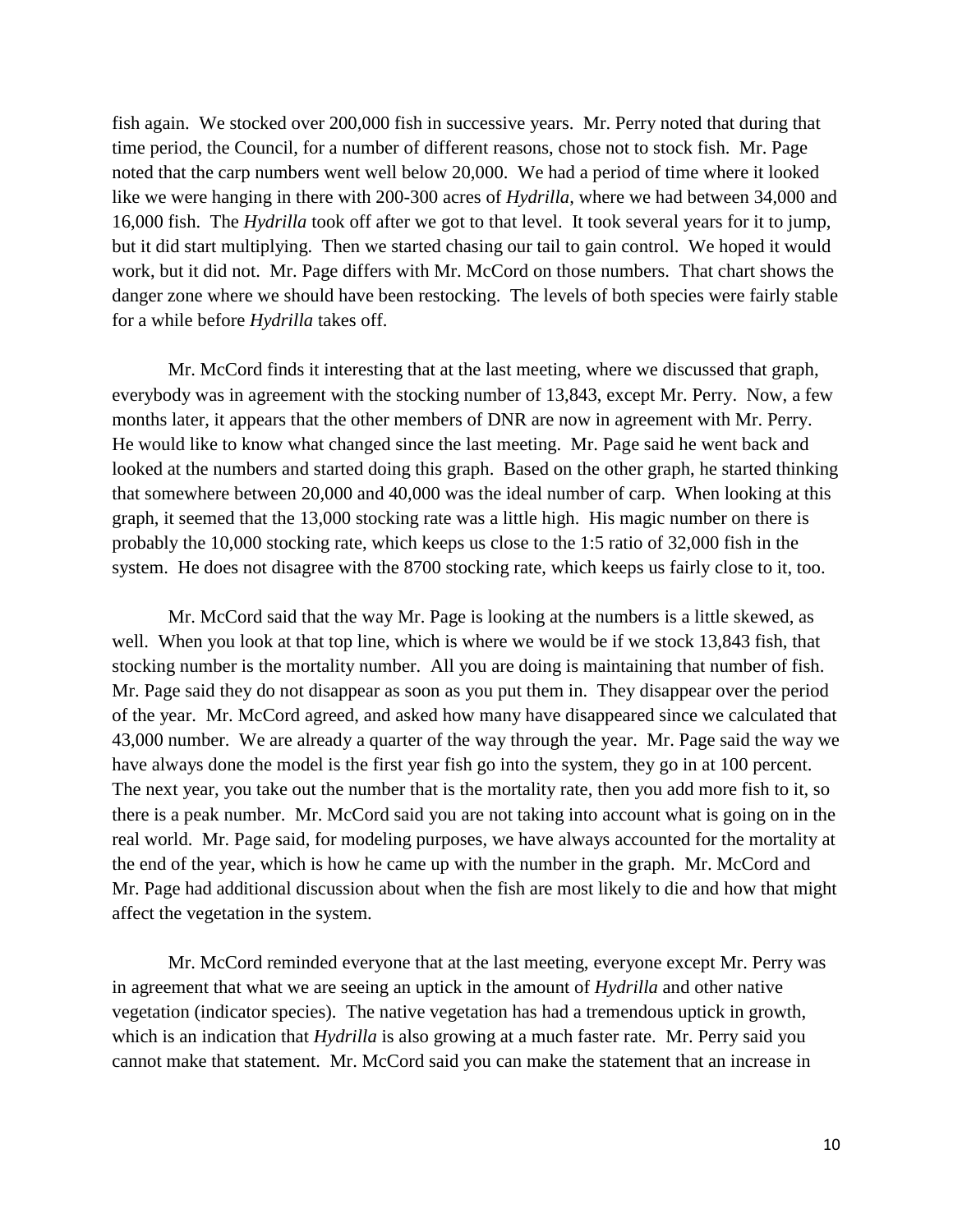native species is an indication of an increase in growth of *Hydrilla*. The Chairman made it earlier for another reservoir and no one objected to it, so it can be made for the S-C reservoirs.

Mr. Perry said we have a unique situation in Marion and Moultrie, which he likens to a gigantic prescribed fire. The successional stage of the lake has been set back remarkably. We have extraordinary regrowth of native aquatic vegetation. We must not risk that. Mr. McCord agreed. He said that is exactly what we are risking by not stocking enough grass carp to maintain the level of *Hydrilla* and maintain the level of native vegetation. Mr. Perry said that what Mr. McCord consistently wants is Phil Kirk's model plus 100 percent or more. He is not opposed to stocking grass carp. The stocking of almost 14,000 sterile grass carp this year would be an excessive stocking and would place the recovery of the native plants in that system at risk.

Mr. McCord asked if Mr. Perry had been out on the system recently to see what is actually out there. Mr. Perry said it had been a couple years since he had been out there. Mr. McCord urged the Council members to go out and take a look at what is on the lake. Mr. Perry mentions a really scary thing about vegetation disappearing. We have tremendous amounts of vegetation. Mr. Perry countered that Mr. McCord is prophesizing the scary concept that *Hydrilla* is going to take over the lake. We know where the danger points are. We know what happened in the past and why it happened. We must never allow it to happen again. We are so far above that point right now that this is sort of ridiculous to talk about it. Mr. McCord asked Mr. Perry where we are on native vegetation. He feels Mr. Perry does not know, because he has not been out there. Mr. Perry said that by all accounts from DNR staff, fisherman and hunters, there is a rather remarkable, not seen in a long time, recovery of native vegetation. Everyone likes that.

Mr. McCord said that has occurred while there are 43,000 fish in the system. He asked why we would reduce that population to give *Hydrilla* a chance to really take off and displace that native vegetation. Mr. Perry said we all know that the fish that are in there are not thrifty. They are not eating like young fish are when we put them in. That is why he is an advocate of a measured stocking and a consistent rate of stocking for at least a five year period of time. We talk often about adaptive management in here. We do not do adaptive management. You have to do something consistently for about five years before you can figure out what that baseline is. Then you can do something that is adaptive to that baseline.

Mr. Perry recommends that we stock at a rate of 8700 fish for at least 5 years, and not waver from it. At about that time, we will be down to about 30,000 fish in the system, which is the Phil Kirk model plus 50 percent. We would not get into what he considers the danger zone that occurred in 2005, when we did not stock for a number of years. We know where those danger zones are, because it has happened twice. We know what not to do. There is no compelling reason to overstock the lake with carp at this time, based on 237 acres. We need to work toward a level of 30,000 fish for five years. If the *Hydrilla* remains low during that period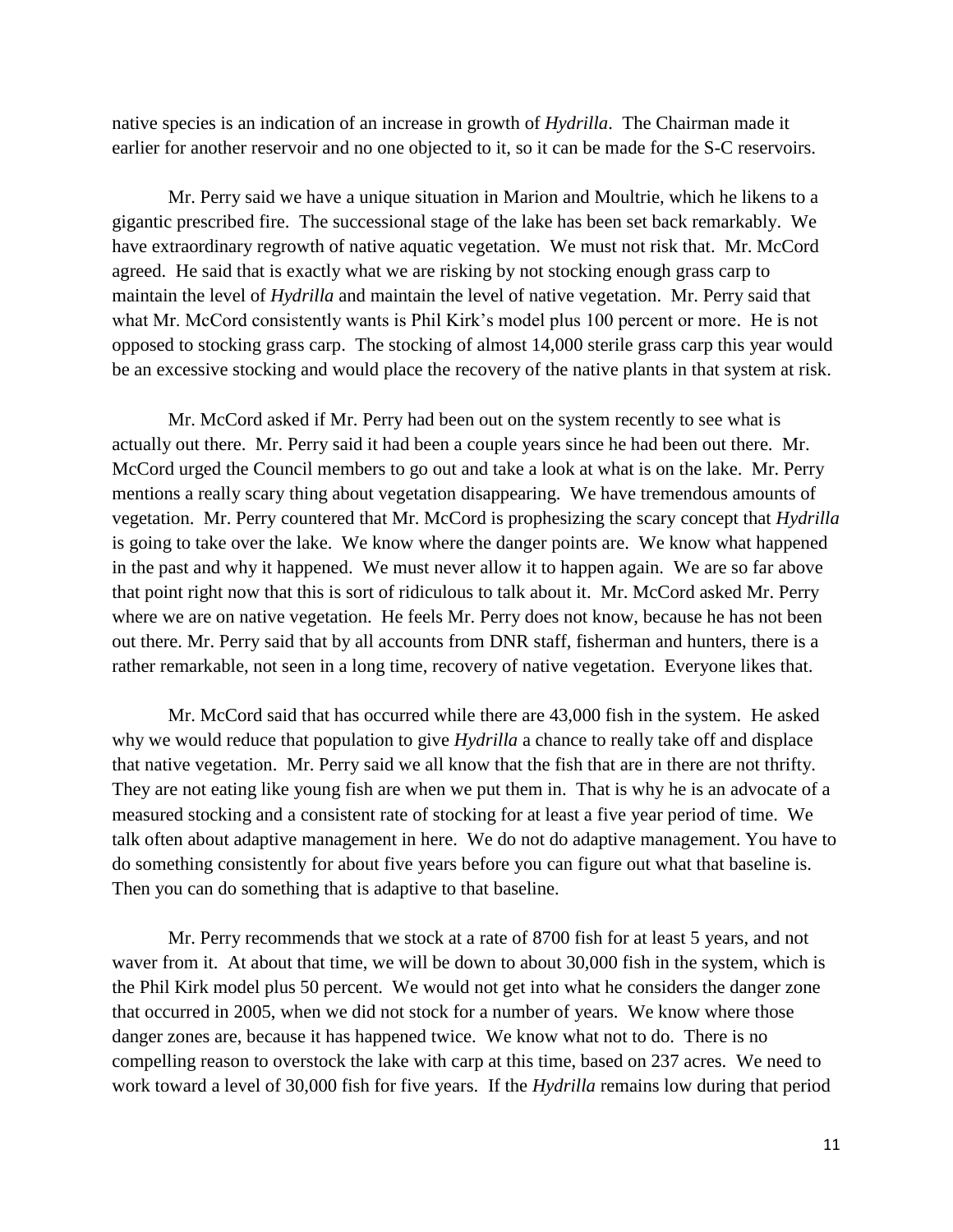of time, he is an advocate of reducing to a target level of 25,000 fish. That would be the Phil Kirk model plus 25 percent. There is no indication that almost 14,000 fish need to go in the system when we are having a bona fide recovery. The people out there want us to do a measured, careful approach to this. A lesser stocking is exactly that.

Mr. McCord said it amazes him that for a number of 14,000 fish, we are talking about grossly overstocking the lake system. You are talking 8700 versus 14,000 fish. There is not that much difference in those two numbers. Mr. Perry noted that if you stock at that rate out to 2030, you are talking about the model plus 100 percent. Mr. McCord said he has no plan of how many fish to stock every year. It will be based on what vegetation does, not a number that we will stock annual for infinity. Mr. Perry said we shouldn't be talking about adaptive management. We should be talking about reactive management. Mr. McCord said it has to be management based on the vegetation on the system. Otherwise, you lose control of it. We have seen that in the past. You cannot just look at numbers of fish and throw out what is going on with vegetation. Indicator species of vegetation are also included in decisions on grass carp stocking. We are including them on some reservoirs, but not on the S-C system. Nobody is advocating controlling all the native vegetation in the system, but what is it that we are after? We are after hunting and fishing success. We are after biological success of the system. He asked if anyone here knows where we are in terms of fishing success. He talks to a lot of hunters and fishermen, too. We had one of the best years on the Santee Cooper Wildlife Refuge in terms of waterfowl. We are now rated as the number 2 bass fishing lake in the country in 2016, when we essentially had no *Hydrilla* in the system. We are also rated as the number 6 lake in the country on crappie fishing. He asked what our goal here is and what are we taking a chance on losing. We are trying to reduce the chance of letting *Hydrilla* get back out of control, because we have not done that twice before. We are trying not to do that this time and err on the side of trying to remain where we are because we see all this recovery of vegetation you are talking about and an increase in *Hydrilla*. We are trying to maintain that level because that is the level that is indicated by the plant growth on the system.

Mr. Perry said a stocking of 8700 fish will keep us well above the level needed to control *Hydrilla*. Ms. Eidson said that when we agreed on the stocking number, we did not project out into the future. She likes this graph because it gives her a visual of what would happen if we do not go up and down but are consistent. It also says in the plan that if the acreage goes above 300, the Council has the right to modify this stocking. She sees that if we stock between 8700 and 10,000 fish for the next five years, and if we do not see a marked change in vegetation, you make adjustments. She sees this as a consistent approach to stocking that can be adjusted by the Council. Mr. Perry said it will provide a robust age structure. Mr. McCord asked what the plan will be if the acreage jumps way above 300 acres. Ms. Eidson said we will adjust the stocking numbers. Mr. McCord wanted to know what *Hydrilla* does once it gets much above 300 acres, and it keeps going up like we have had happen in the past. He asked if she thought we would be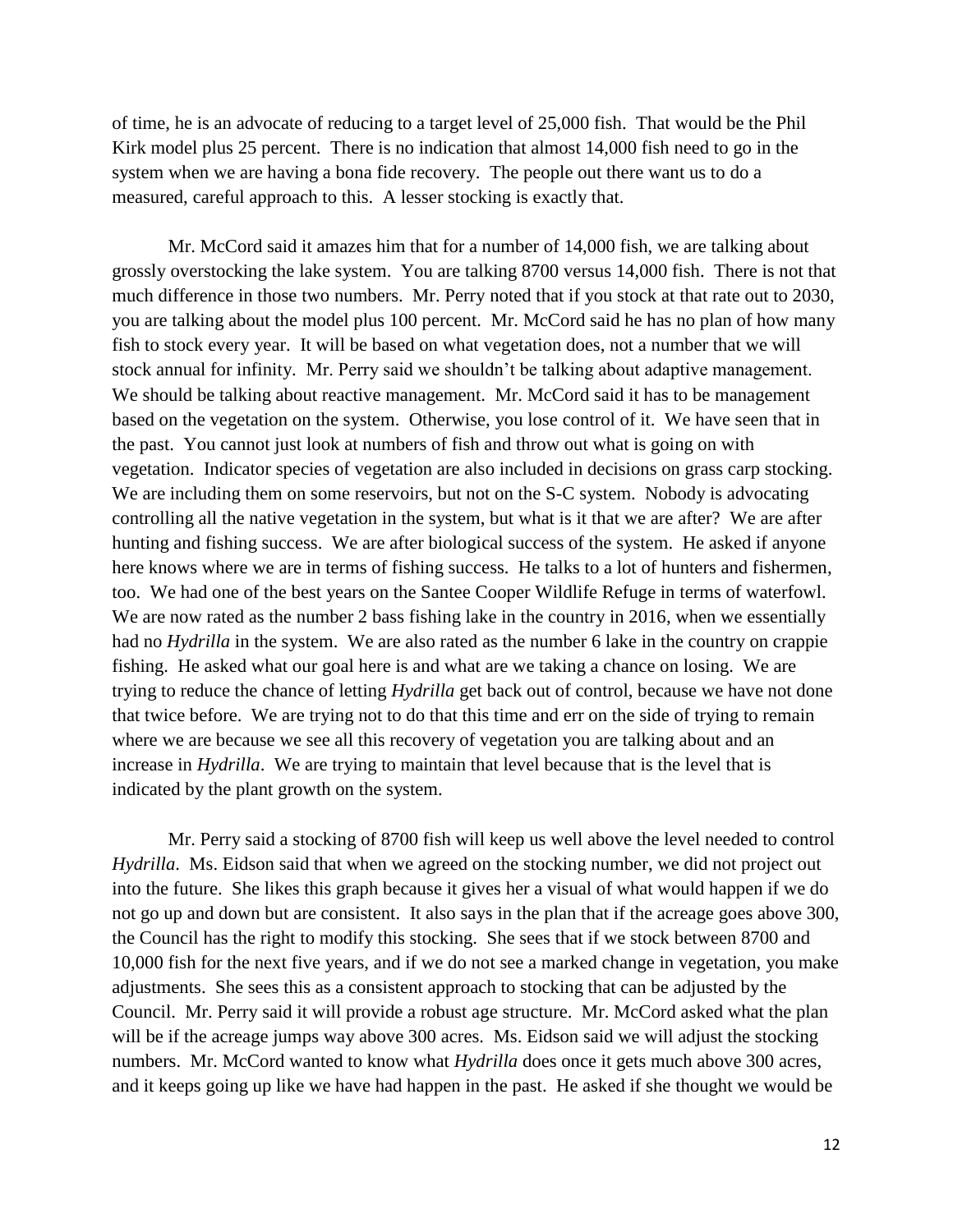able to keep putting small adjustments in and keep that from getting out of control. Ms. Eidson said she thinks the variation in age classes from stocking consistently, particularly at the level of 10,000 fish Mr. Page is advocating, will make that situation unlikely. Mr. McCord respects her opinion, but he thinks we will have that problem. The difference in the number of fish we are talking about is such a small number, he does not understand how that worries people. The difference between 10,000 and 13,000 fish is only 3000 fish over a 160,000 acre lake system.

Ms. Eidson noted at the last meeting, we did not extend the proposed stocking rate out to 2030, so we were not looking at the ratios and where the fish levels would be over the next few years. The total fish numbers, after including the mortality rate, are significantly higher when you stock at the proposed rate versus the 10,000 or 9000 rates. Mr. Page said stocking at the proposed rate would settle out at about 43,000 total fish if you kept stocking at that rate. Mr. McCord thinks that is exactly where we need to be. At 43,000 is where we are right now, and we are seeing an increase in growth.

Mr. Perry asked the Chairman if he could approach the graph and approval was granted. If an 8700 fish per year protocol over five years helps us to level out at 30,000 fish, we are still above the 1:6 ratio. We don't want the 1:8 ratio or lower, and we all know that because it has happened twice. For five years, we will be much higher than that and we will have a big cushion and we can watch this very carefully. In the mid-2000s, when the *Hydrilla* levels was moving from 200 to 400 to 594 acres, we were not doing anything, and we had a dangerously low number of carp. We know not to do that ever again. We will have a significant comfort margin by staying above 30,000 fish. Mr. Page noted the fish levels at that stocking rate would only stay above 30,000 until the year 2022. Mr. Perry was focused on 5 years out.

Mr. McCord agreed that the large stocking events are the biggest concern. It is a concern for all of us because of the financial expense of paying for the grass carp and the physical expense to the system when you have to put that many fish in. That does not include the amount of native vegetation that *Hydrilla* is going to displace when it moves back into those areas. Every bit of *Hydrilla* that expands is an area where native vegetation will not be growing. We are getting too focused on these numbers. We need to find the number of carp in the system that will control *Hydrilla* while allowing native vegetation to grow. That should be what we are all trying to do. What we were seeing on the system, at about 63,000 fish the year before, was native vegetation starting to come back. Now we are down to 43,000 fish and we are seeing native vegetation continue to grow, but also *Hydrilla* start to come back. We do not want to get to the point where *Hydrilla* is shading out and out-competing the native vegetation. That would require us to put large numbers of carp in the system. We can come up with a plan that calls for a certain number of fish every year, but that is going to have to vary based on what we see on the system. He reminded everyone that we are making these decisions as if we have concerns about the amount of native vegetation on the lake. The amount of native vegetation on the system right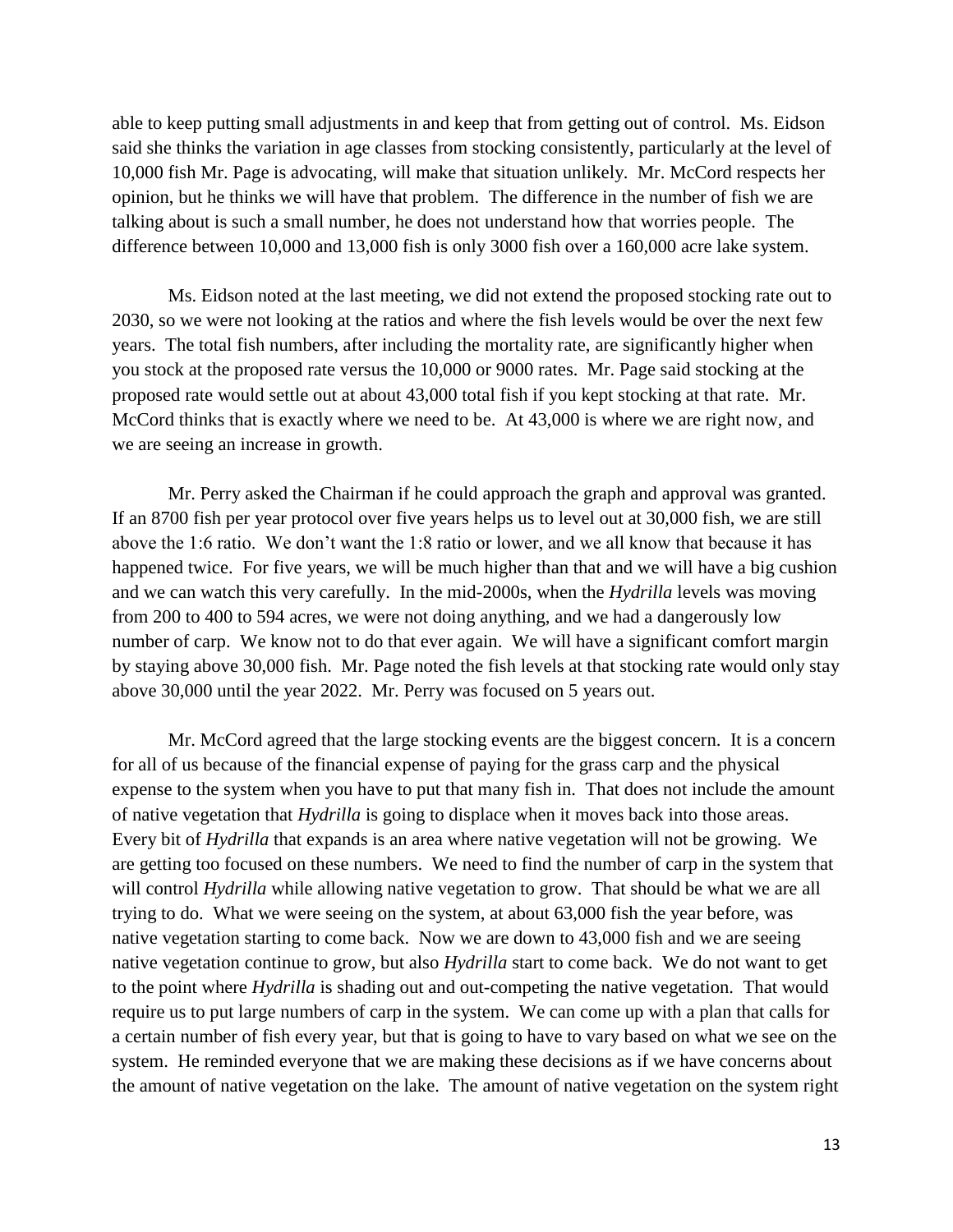now is wonderful. The system is great for all purposes. It could be more. Could it be less and still provide all the benefits we want to take advantage of? Yes, but we are sitting in this room looking at graphs and only a few of us have been out on the system to know what is out there. Yet, we argue about what beneficial vegetation is on the lake.

Ms. Eidson went back to Mr. Perry's question about how much *Hydrilla* is out there and the fact that we do not know. Mr. McCord said we do not know, but there is definitely more than there was last year. He noted that the 237 acre figure from last year's surveys is a low number because we were only able to survey one side of the lake system. We cannot say how much in on the other side. It may be 200, or it may be 500. We have not started our survey work this year, and he is unaware of any surveying by DNR, to see what is out there right now. If he could, he thinks it would make everyone feel a lot better about trying to maintain the number of fish that are out there right now. It is really hard for him to understand why we are going so ballistic over a few thousand fish in a system the size of S-C, which is so different from any of the systems that we do not discuss. It is not going to create a tremendous negative reaction to native vegetation, but it may allow us to keep *Hydrilla* from continuing to take over and thereby causing problems. He noted that the suggested stocking number may not control the *Hydrilla* that is out there. It is his best guess at the number of fish we need in the system, based on what we are seeing on the system in regard to both native and non-native vegetation.

Mr. Page went back to the carp versus *Hydrilla* graph. He pointed out that back in the early 2000s, when the carp numbers were around 26,000 and the *Hydrilla* started to increase after the carp numbers were decreasing. We do not know what would have happened if we had started stocking regularly and kept the carp numbers at the 26,000 level. We might have been good for 4-5 years. We waited until we crossed over, which was not right. Once we crossed over, we thought we could catch up with it by stocking to get back ahead of it. Mr. Perry said we did not stock the following year. Mr. McCord noted that one of the years we did not stock because the water was so low that we could not get to it to stock, so you do not want to make any decisions based on that little portion of the graph. Mr. Page said that section of the graph is irrelevant because we started chasing our tail. We did not get exponential growth until 2010- 2011. We all know that the *Hydrilla* growth rate can take off like a rocket. Even with the number of fish we had in the system, we stayed below 26,000.

Mr. Page said that what we are trying to do with the different stocking levels is to have a baseline stocking number but have a caveat that we can adjust or adapt that based on more information we have. His biggest purpose is to change the curve. He does not want to see the spikes in *Hydrilla* or carp numbers. He wants to slow the curve down, which will give us more time to react. We do not have to do as much to catch up. We need to keep the carp numbers up well above the 1:8 ratio of 20,000. There is no doubt in my mind that is not a good number, but I do not know what the magic number is.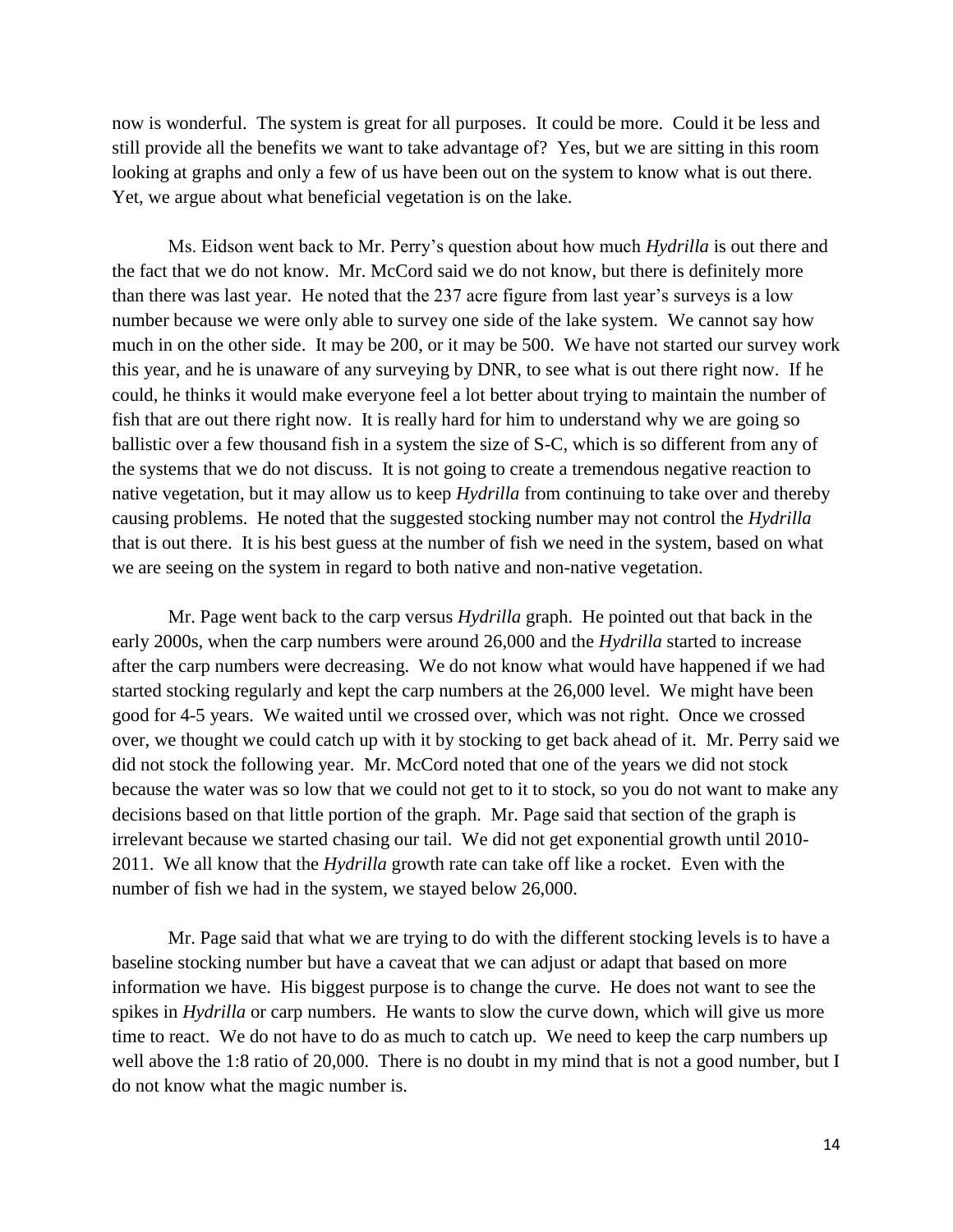Ms. Eidson likes the fact that Mr. Perry's proposal is to stock a set amount for 5 years, no matter what is going on in the system. Mr. McCord does not disagree. He noted that the number that was discussed in the last meeting, there was also the plan to continue stocking to maintain a certain number of fish that would control *Hydrilla* while allowing the native vegetation to flourish as best it can. Ms. Eidson said we did not specify what level that was. Mr. McCord said we did specify that we thought 43,000 fish in the system was the target level. That was where the 13,000 came from. That was the target we were looking at, as opposed to the 20,000 target, which we know is not appropriate for the S-C system. Mr. Page noted that part of the problem, and it has always been an issue, is where to put the mortality in the models.

Mr. McCord said the bigger issue is not being able to follow a plan that allows you to continue stocking. That is where we have skewed the system on S-C. We just talked about Lake Murray. You have a system that you follow, and nobody is concerned about it. On this system, even when we see evidence on the lake that *Hydrilla* is beginning to expand along with the native vegetation, you still cannot come to a conclusion that we are pretty close to the level where we need to be. DNR is pushing to err on the side of fewer fish, rather than err on the side of control of *Hydrilla*. He is just pushing for one time in the history of the S-C system to not err on the side of not enough fish, because we know the consequences of that. He does not believe, based on what we are seeing on the system, that there are any negative consequences to staying at the level of fish we have in the system. We are on the system looking, and we see what is out there. We know what is coming back and we certainly cannot say that there are too many grass carp in the system. If there were, we would not see some of this vegetation and we certainly would not be seeing *Hydrilla* starting to come back. That is a very good indicator to him that we are very close to the right number. We are talking about reducing that number down to about 30,000 fish if we stock at the 8700 annual rate for 5 years. That is about 13,000 less fish than what he feels like we need to have in the system to maintain the system as it is today. Everyone has said that is very good in terms of native vegetation and not out of control in terms of *Hydrilla*.

Mr. Perry said that would be 50 percent over the Phil Kirk model. Mr. McCord is not talking about the model. He is talking about what is on the system. Models are used just for that purpose, but you have to adjust models based on what is happening in reality. We are not adjusting for reality. We are looking at the models and manipulating the number to make people feel good. Mr. Wannamaker noted that in the changes we made in the first draft, we struck out the word manage and changed it to control for *Hydrilla*, water hyacinth, and crested floating heart. We struck that because we need to control things better.

Mr. McCord found it interesting that one of the comments against the S-C section of the plan is from one of the DNR advisory board members. They were actually looking at numbers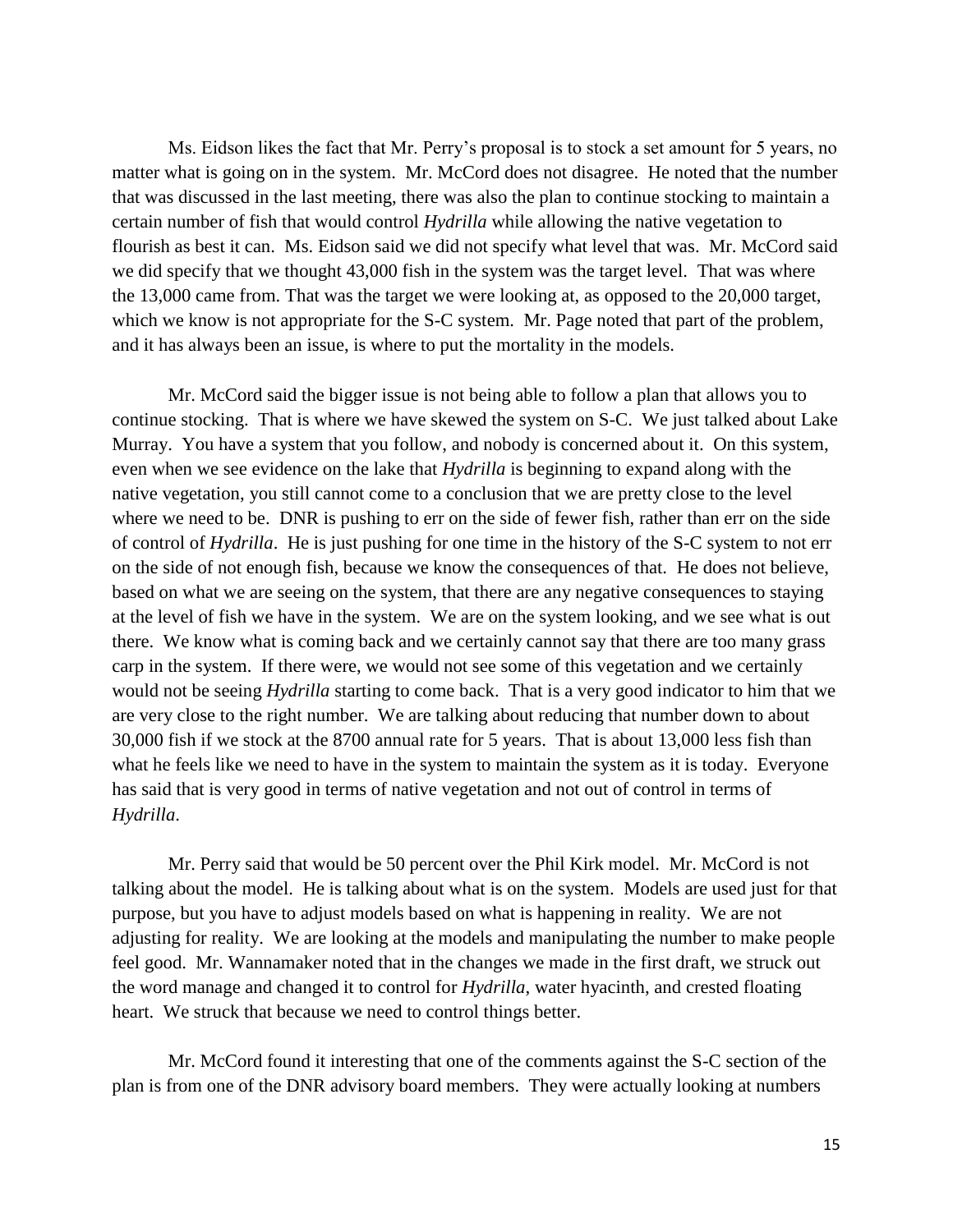much less than what has been discussed here. He just wonders how this plays into it. If you look at the information that is used as a guide, the data is all over the place. It is based on information that has been discussed in these meetings in the past but is taken somewhat out of context. He is still trying to understand why we are going downhill in our stocking numbers compared to what we talked about last time, because only one person on this Council expressed any concern with the 13,000+ number. Now, because we have seen models of what the numbers do, which are not based on the reaction on the lake, we are looking at dropping the numbers down to something that is a lot closer to what is coming from the advisory committee.

Mr. Glover asked for an explanation of the condition factor that was included in the letter from the DNR advisory board. Mr. McCord provided an explanation. He also noted that there is no way that the average age of the fish in the system are 5 years old. The youngest fish in the system are 5 years old and the rest are older.

Mr. McCord still is not clear on where we are coming up with the lower numbers that we need to target, and what everyone's concern is about how the lake system is going to react to that. Mr. Page said how the lake system reacts is crucial to everything. He wants to slow the curve down and to look at the long term goals, but we need time to do the balance. We do not want to stay too high, but he definitely does not want to go too low. He is never going to suggest that we go to 20,000 fish. His suggestion is that we never drop below the 26,666, 1:6 ratio. Based on the historic data, that number had *Hydrilla* under control. Mr. McCord said it may under certain environmental conditions, that may be the case, but the conditions on the system are different every year and that has to be factored in.

Mr. Page said we are trying to slow the curve. All of the models do that. There is no doubt that this is still an adaptive management plan. If we slow the curve and we see more problems, we will have more time to stock fish. If we see less problems, we will have more time to say we might not need that many fish. He does not want to start at the high end and work his way down. I would like to start somewhere toward the middle and work down. We have seen on the ratio in the past, prior to 2003, the old data shows you that once we get down to the 25-26 thousand range, we are starting to get in the danger zone. Anything can change that system and topple it at that point. That is too low. Mr. McCord thinks that number is still a guess. We do not know for sure that number is the toppling point. He thinks it is considerably higher than that. He thinks it is close to where we are now. That is based on all the modeling we have done over 30 years with these fish and on over 35 years of experience on the system watching and attempting to maintain *Hydrilla* along with all the other vegetation.

Mr. Page suggested we pick a number in the middle, say 9000 fish. If we committed to stocking 9000 fish per year, and that number could be modified yearly based on what we see, we would have to pull out all the way to 2020 before the total number of fish in the system would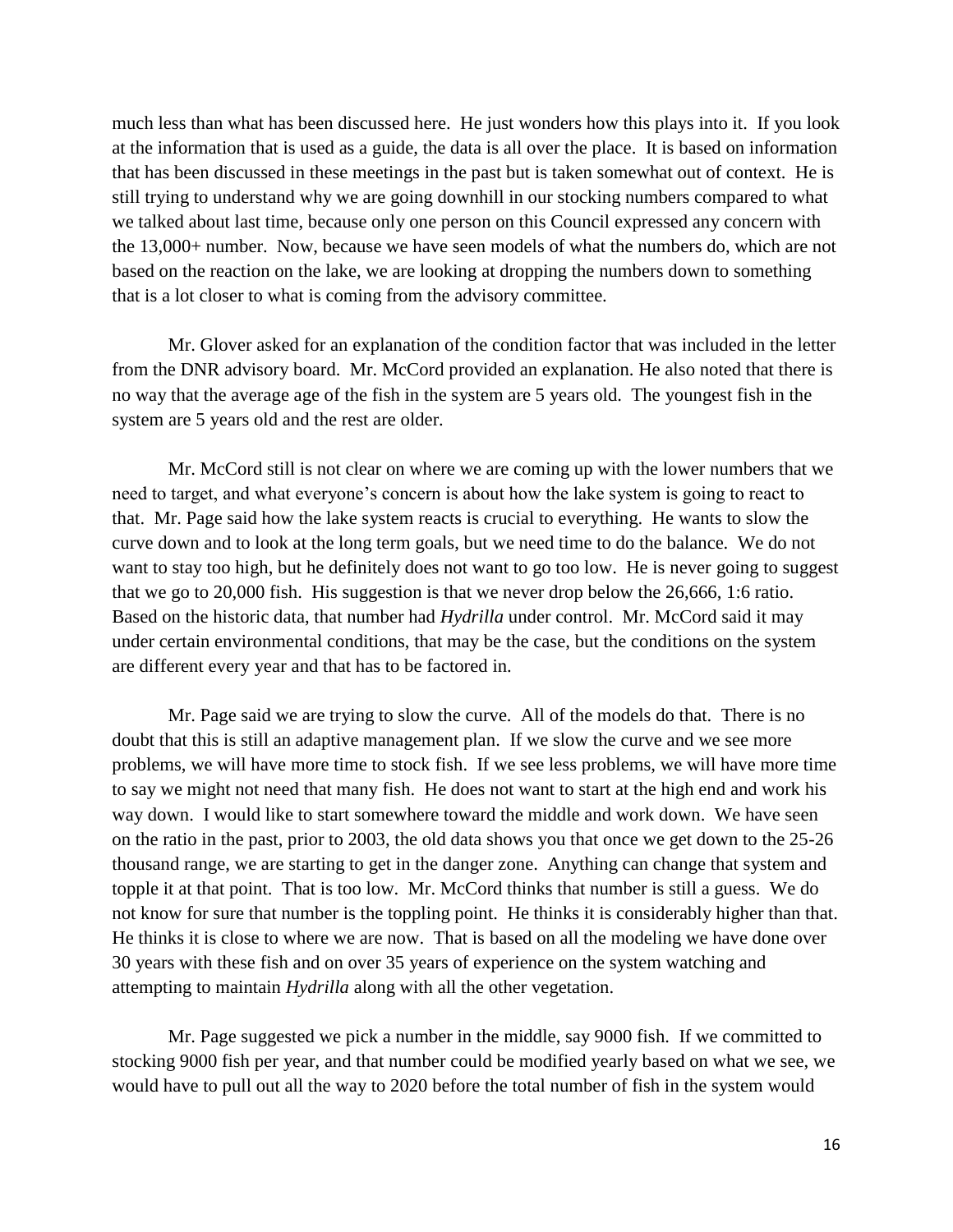drop below 32,000. That is pretty close to the 8700 but is a nice round number. Mr. Perry made a motion to propose to stock 8700 sterile grass carp this year and continue to stock at that level for 5 years while closely monitoring *Hydrilla*. Mr. Page asked for a second. Mr. Marshall seconded the motion. Mr. Page asked if there was any discussion.

Ms. Eidson spoke to the members of the public regarding why there was so much discussion on the S-C lakes over the other lakes. They are the first and third largest lakes, with Lake Murray being second, so they have a huge impact. Turning back to the Council, she said during the last meeting, Mr. McCord proposed trying to keep the total carp numbers at 43,000. She did not have a good feel for the ratios at that time. The graph provided today provides a better idea of what might happen long term. She did not second the 8700 stocking number because the Council has not discussed the other options of 9000 or 10,000, which she thinks is not what either Mr. Perry or Mr. McCord wants, but would be a compromise. She suggested that the Council consider reaching a compromise. She agrees with Mr. Perry on the aspect that we should err on the side of being conservative. If we keep stocking, there will be fish in the system. Stocking a consistent number of fish over the next five years will allow us to see what Mother Nature does with those fish instead of us going up and down due to condition changes in the system. There will also be a varied age population in the system. As Mr. Page said, it will not take us long to recover if we see *Hydrilla* growing. She would like to be conservative in the stocking number.

Mr. Cozart, member of the Goat Island Boat Club, asked if there were numbers in the plan that was sent out for review. Mr. Page confirmed that the 13,843 stocking rate was included. Mr. Cozart said you were asking for our comments on that plan and whether we would support it. You see all the comments. Then you come in here and immediately change it. He does not know why you sent out a plan with numbers in it. It is like you already had a plan and now you are coming back after getting comments, which are by far in favor of the plan as written. Now you are going to change it. It makes him feel like it is the same government we have up in Washington, DC.

Mr. Taylor, a member of the public, said he has had comments from the other end of the spectrum numbering over 200, and was told at Council meetings that it is not a popularity contest. They take our comments into account, but the Council cannot be swayed by them.

Mr. Page noted that it is a draft plan. Sometimes we put numbers in for expediency sake, because we cannot put a plan out saying we are still discussing it. Nothing in the draft plan is really set in stone until the final vote. Even then, the way the Council is set up by law, a twothirds vote of the Council members present are required to approve the plan. If we do not get a two-thirds vote, it defers back to the DNR, which is me and the agency director. The comments are important to us. We see the support or lack of support on certain issues. If he's not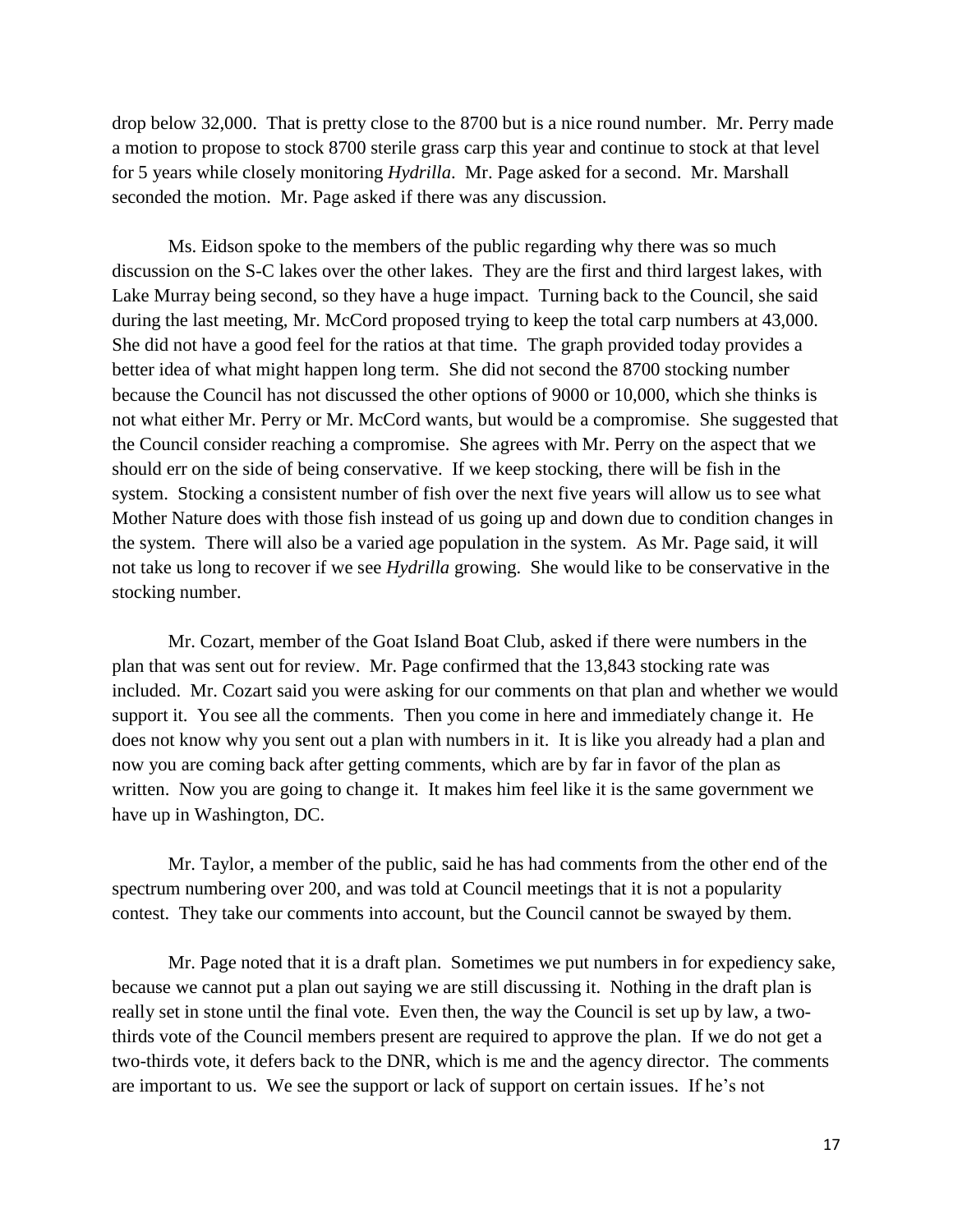mistaken, you all stated that you support what S-C is trying to do on the lake, but no one said they support that specific number. It is not that we are sending numbers out and then telling you we are not going to do it. We are trying to get your input on the whole plan, and S-C is about the only lake we get comments on. There was additional discussion regarding whether the numbers had changed between the draft and the final in the past.

Mr. McCord said he agreed with 99 percent of the comments Ms. Eidson made to the visitors from the public. At no point were the S-C lakes completely devoid of aquatic vegetation. The submersed vegetation, which most people are interested in from a fishing and waterfowl hunted perspective, was gone after the grass carp cleaned out the *Hydrilla*. He went into detail about why that happened and noted that there has never been less than 10,000 acres of emersed and submersed native vegetation on the lakes. The statements that grass carp wiped out the native vegetation and they got out of control are why people often look negatively at grass carp stocking. There were records set at bass fishing tournaments during that time. The moratorium we had on stocking carp went on for a 10 year period. It should have been 5 years. If we had started stocking based on what we were seeing on the lake, like we are talking about now, we probably would not gotten into the situation we did in 2011 and 2012. He is trying to avoid seeing that happen again. He does not think anyone in this room can come up with any negative impacts to the system due to the current number of grass carp in the lakes.

Mr. Page said he has a motion on the floor that we need to put to a vote. Mr. McCord said he agrees with Ms. Eidson that we need to make a compromise, and he is willing to consider that. Ms. Eidson noted that it is easy to put grass carp in a lake and have them clear out all the vegetation within 3 years. It takes a lot longer for Mother Nature to restore that vegetation loss than it does for the carp to get rid of it. Mr. McCord said that if you do not keep *Hydrilla* at a level where it is under control, the resulting growth causes you to stock too many fish. Mr. Wanamaker said that due to all of the expertise at S-C, he would go with what they recommend.

Mr. Page said there would be no more discussion and called the motion to a vote. The motion was to stock 8700 sterile grass carp this year and continue to stock at that level for 5 years while closely monitoring *Hydrilla*. There were 3 ayes, 3 nays, and two abstain. The motion is not carried.

Mr. McCord proposed to compromise and target 10,000 fish, which would put us closer to where we would like to be. He made a motion to stock 10,000 sterile grass carp this year and continue to stock at that level for 5 years while closely monitoring *Hydrilla*. Ms. Eidson seconded the motion. Mr. Page asked for discussion. Mr. Perry noted that the total number of carp would not get down to 30,000 fish until the distant future. Mr. McCord said he was not targeting 30,000 fish. Mr. Page said that stocking rate, if continued, levels off at about 32,000 fish. Mr. McCord said he does not think 30,000 fish is the right number now or in the future.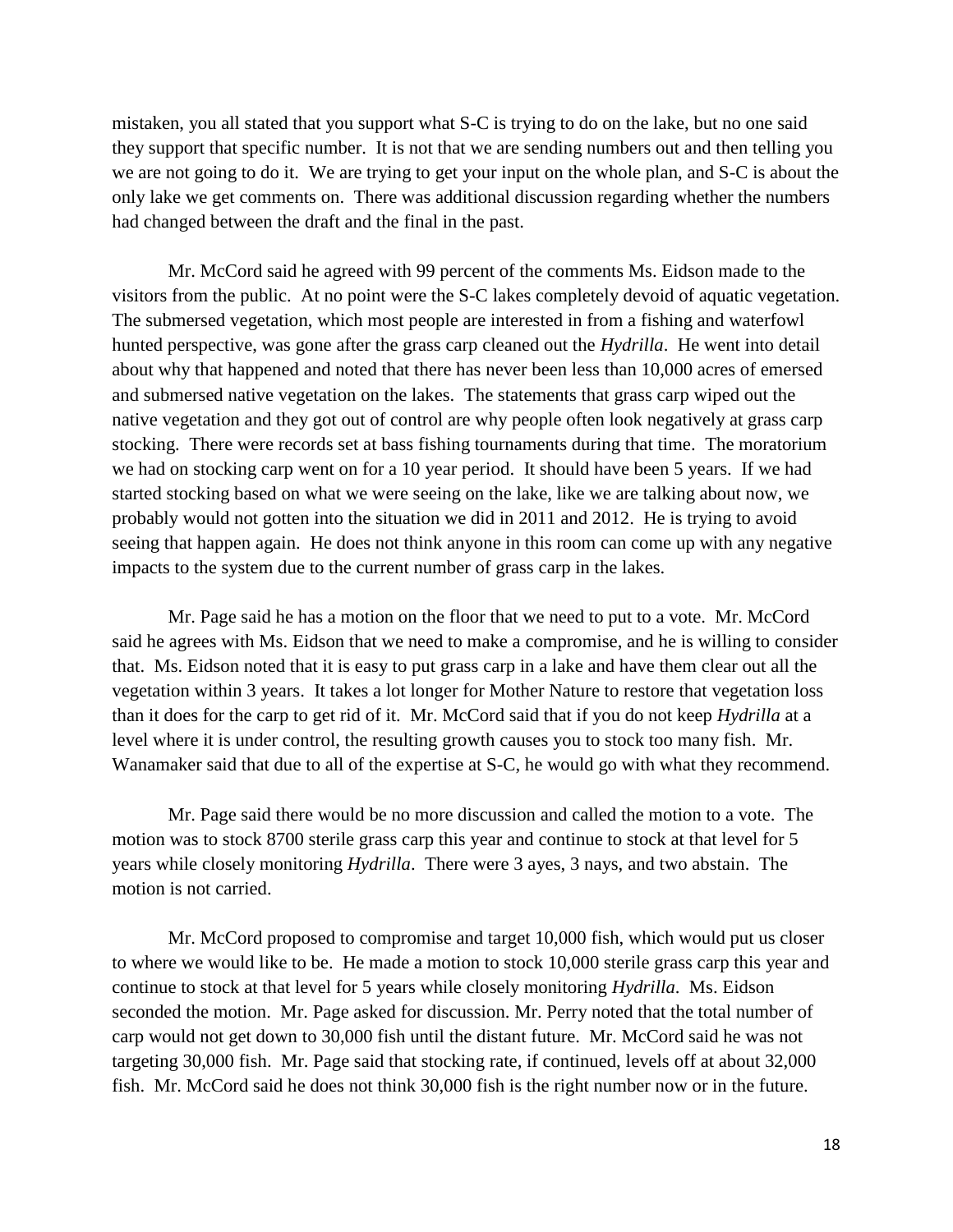Mr. Thompson asked if there is anything that says we cannot modify this stocking rate in the future. Mr. Page said that we can make modifications. S-C provides us with yearly data on vegetation, both invasive and beneficial. They do aerial hyperspectral photography to determine those acreage numbers, and then field truth it. Also, an annual mortality study on carp is done by Mr. Lamprecht, a DNR fisheries biologist. This stocking rate is not set in stone but is a set backdrop number to be adaptively managed as we see fluctuations in the system. We need to be able to react to those increases in *Hydrilla* or decreases in native vegetation. It will give us more time to do that. It is also important to get age classes in the system. This will be the starting point each year. Hopefully, we will not have to change it much from year to year, but we can do so based on conditions in the lake system. Mr. McCord said that is what makes it an adaptive plan, because you adapt to conditions. He does agree with the 5 year plan. Mr. Page said we need to see how it cycles out. Being able to put fish in there to straighten that curve gives us the ability to do true adaptive management. Mr. McCord said after the five years, we may stay at that level or adjust it up or down based on conditions. The system is too diverse to not do that. Mr. Page said it would be ideal to stay at that number for 5 years and see what happens. Mr. McCord would like that, because it is easy to budget for. Mr. Thompson understands the reasons behind staying at a set level for a period of time and seeing what happens. He thinks we are moving in the right direction.

Mr. Page asked if there was any more discussion. Mr. Marshall said he heard Mr. McCord talk about his interest in the 5 year path. He was not hearing that before, but he is glad to hear it. He like that path, too. In regard to the comments on the phone, adaptive management should be done over longer periods of time, not annually. He asked if we were talking about 5 year adaptations. Mr. Perry said that you must have relative stability before you can have adaptive management. Otherwise, you are reacting every year. Mr. Marshall likes that idea. It makes sense to him.

Mr. McCord noted that after the initial large stocking, there was a maintenance stocking plan in place to control *Hydrilla*, but due to various reasons, we threw that out the window. Just because we have a five year plan in there does not mean some of those same things might not happen again and we need to throw this out the window, too. He thinks the best we can hope to do is follow this 5 year plan to some extent, but because of the influences on this Council from outside, it is not always our decision to make. He hopes it will be, but who knows what is going to happen moving forward. He thinks the best we can do is to have an adaptive management plan in place. Hopefully, we can make those small changes as we need to and extend that further out as time moves forward. Mr. Page said it will definitely give us more time to react, see things happening, and we will not have such a steep curve. Ms. Eidson encouraged the Council, if you do see an increase in *Hydrilla* and are still doing the same stocking, to wait it out a year to see what happens. Do not just automatically jump the stocking rate up and avoid the knee-jerk reactions.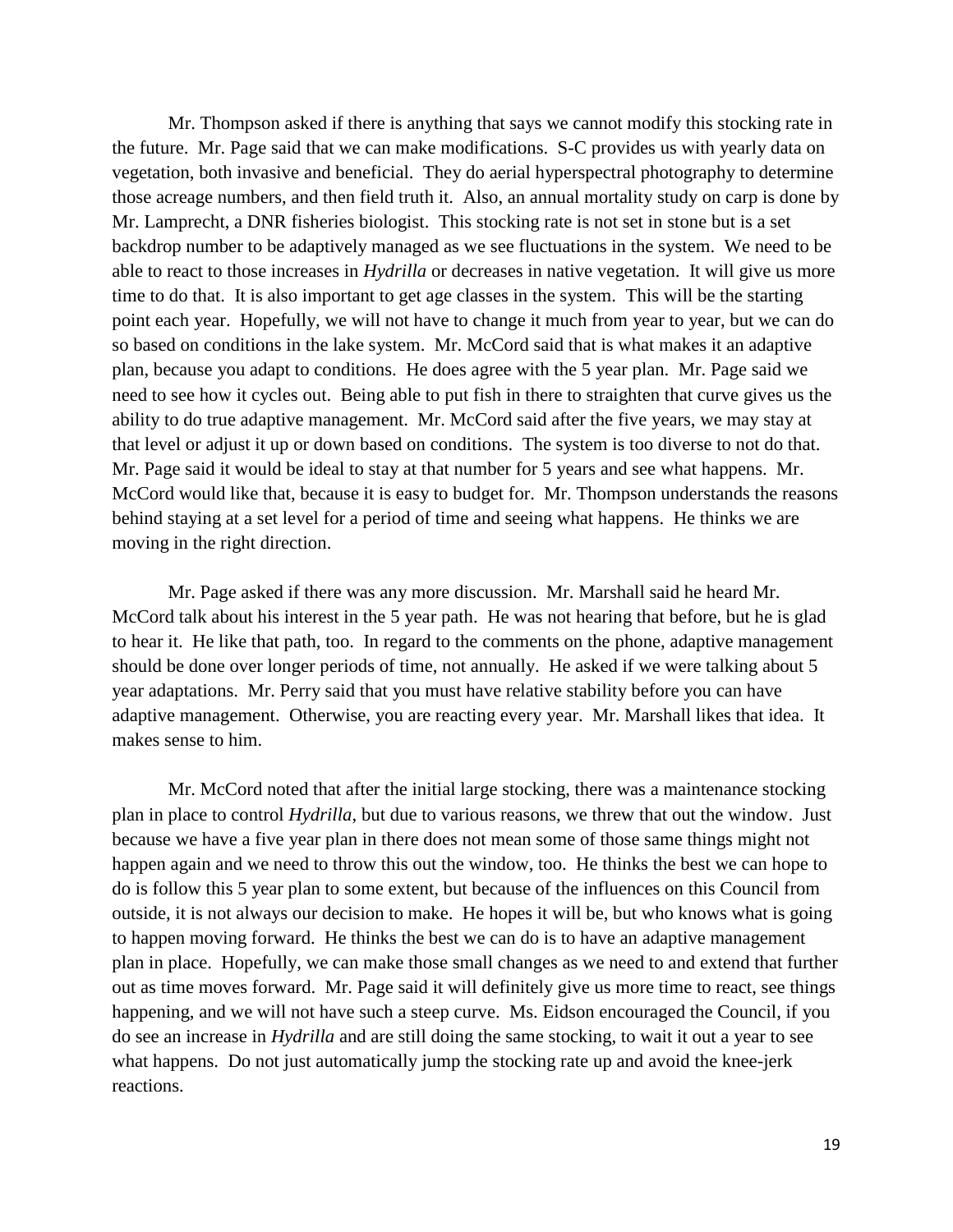Mr. McCord does not disagree, but it will be dependent on what that increase in vegetation is. You still have to come back to the fact that S-C has to pay all this, and we want to keep it reasonable. Ms. Eidson noted that during a previous meeting, Mr. McCord said that "cost is not that important." Ms. Holling said that context is important, because that statement was in reference to the potential cost-share money available from DNR. Mr. Perry said the stocking rate of 10,000 will level out at about 32,000 fish in 2030, if we stick with that. He feels that is way too many fish for this. We should be using science to guide our decisions. Unfortunately, he feels we are being guided more by fear. Mr. McCord said to the contrary, your opinion is guided by fear. His opinion is guided by science. Mr. Perry said his decision is guided by habitat. We make habitat decisions at DNR. Every single day, we are guided by habitat. You made reference to our advisory board making an even more conservative recommendation, and he thought you might be alluding to the fact that we might be influenced by that. Deputy Director Cope can tell you that it is not unusual for our staff and the advisory committee to differ in opinion. He thinks that it is clear that DNR is very concerned about both *Hydrilla* and habitat.

Mr. Page noted that the stocking rate of 8700 would settle out at about 27,000 fish, the 1:6 ratio, while the stocking rate of 10,000 would settle out at about 32,000 fish. Either one of those are better than settling in at 43,000, which is where the 13,843 stocking rate would settle at. Ms. Hurley noted that we are planning at this for 5 years, and then looking at possibly making a change. Mr. McCrary, in the audience, asked if this 5 year plan means that you will stock that number every year and not consider moving from that. Mr. McCord said no, it is a target number to stock, but it is adaptive plan. We are setting it at 5 years. It will be nice if it works for 5 year, but things change a lot on the lake. If we see *Hydrilla* sprout up to 500 acres, we will probably stock a few more. If we see some negative impact of carp, we will stock less. Options will be there for the Council to consider. This is just a plan moving forward.

Mr. Perry said that if we jump around every year, it is not adaptive, it is reactive. Mr. McCord said we cannot take reactive completely out of the picture, because sometimes you have to react to a biological change on the system. DNR is no more concerned with the habitat on the lake system than S-C is. It is our job to maintain and monitor that habitat. We are very much aware of what is going on on the lake system now. We are interested in keeping it where it is now or improving it in terms of native vegetation. Mr. Page said he would rather have the opportunity to react on a long-term basis than have to react yearly. Mr. McCord would, too, but we have seen in the past that a couple years can make a tremendous difference in the amount of *Hydrilla* that has taken over native vegetation. Ms. Eidson said the difference here is that we are continuing stocking.

Mr. McCrary asked where Mr. McCord has seen *Hydrilla* displace native vegetation, because he has never seen that happen. Mr. McCord can show him lots of places it has happened in the past. He cannot show Mr. McCrary where it is happening now, because the *Hydrilla* is not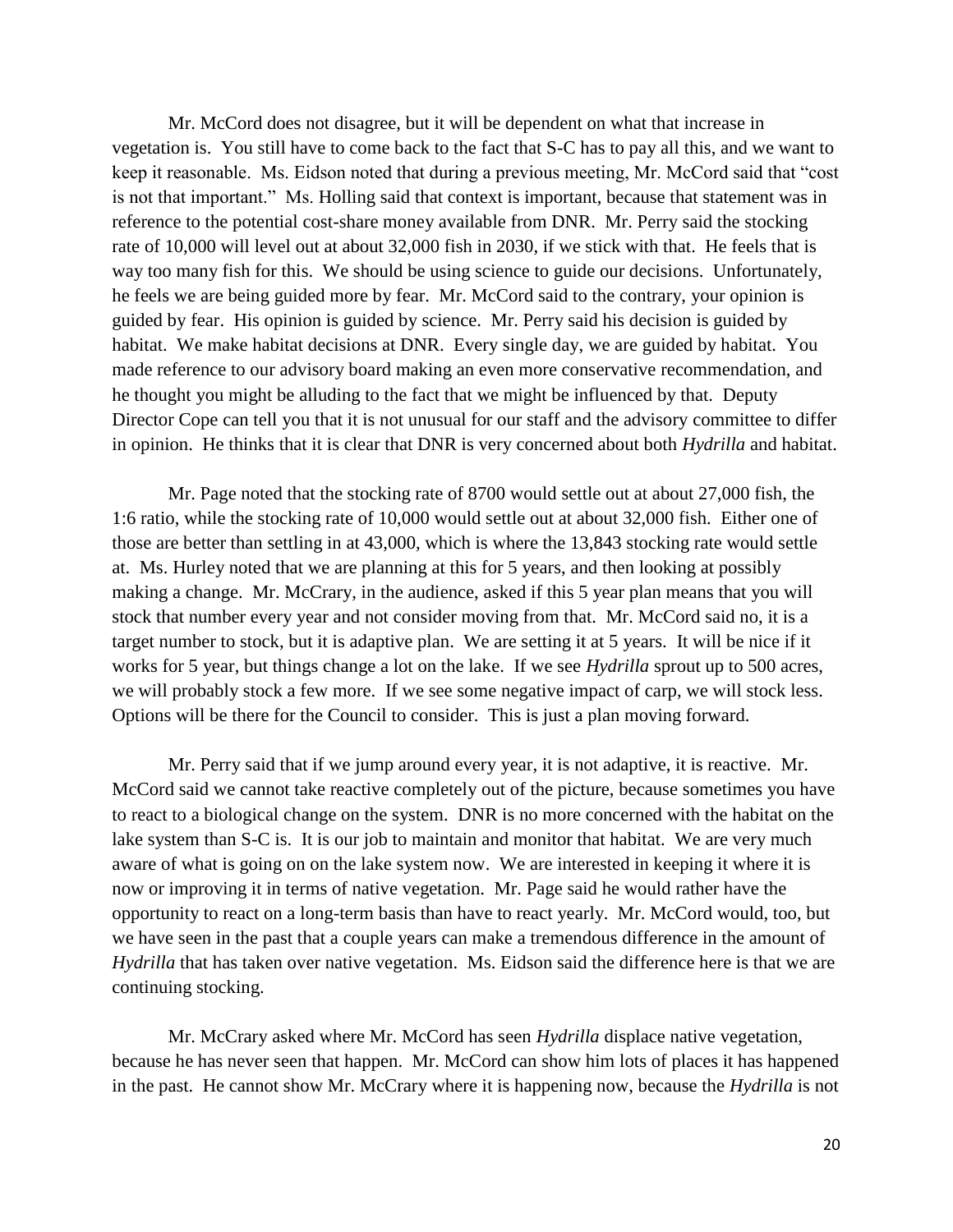out there. Mr. McCrary asked where Mr. McCord has seen it in the past, where it might be seen in the future. Mr. McCord said practically everywhere in the lake where *Hydrilla* grows. *Hydrilla* grows faster than the native vegetation, grows to the surface and creates a canopy, which shades out the other vegetation. It does not matter what the native is, *Hydrilla* will displace it within a couple of years of getting established. There was some additional discussion between the two men.

Mr. Page asked if there was any more discussion on the motion before we take a vote. Mr. Marshall asked Mr. Page if he was inclined to support the 10,000, which seemed the case when he was going over the chart. Mr. Page said he likes any number that flattens out above that 1:6 ratio, which could be 8700, 9,000, or 10,000. He likes all of those options. He does not want the 6700, which was the original stocking we did two years ago. That would level off closer to 20,000, which he is not comfortable with. He is supporting a number that will put us in the 27,000 to 32,000 range. He does not think the system needs to maintain 40,000 fish in it. He may be wrong, but that is based on all the information we have. Mr. Perry said we will be at 45,000 for the next two years. Mr. Page said he was talking about the S-C recommendation, which would level off just below 45,000. We will be over 40,000 no matter what we stock, unless it is 6700.

Mr. McCord said if we are stocking less fish than the annual mortality rate, we are not going to go up in the number of total number of fish for any appreciable period of time. It will be a very short time where you will go above the current standing stock of fish. Mr. Page said the model puts the S-C recommendation leveling out at about 43,000 fish. The other stocking level models level out between 27,000 and 32,000.

Mr. Page said we have a motion on the table to stock 10,000 sterile grass carp this year and continue to stock at that level for a total of 5 years while closely monitoring *Hydrilla*. Ms. Eidson encourages the Council to do the due diligence to stay at that stocking rate, and really talk about it before you decide to alter that rate. Mr. Page called for a vote. There were 6 ayes, 1 nay, and 1 abstain. The motion passed.

Mr. McCord said there is a line in the S-C portion of the plan about the size of grass carp to be stocked. In the general lake portion, it says 10-12", and then when you get into the impoundments, it says 12". He proposed that we use the same numbers for the whole system, because the impoundments are part of the system and some of those are not completely impounded any more. He would recommend 10-12", based on the history of stocking and expected herbivory, as well as availability and price. When you jump from 10-12" to 12", it can have a tremendous impact on the price and availability. He proposed that it be 10-12" throughout the S-C system. Mr. Page noted that the other sections of the plan say 12" minimum, with no fish to exceed 14". Mr. McCord said the other waterbodies have much smaller stocking